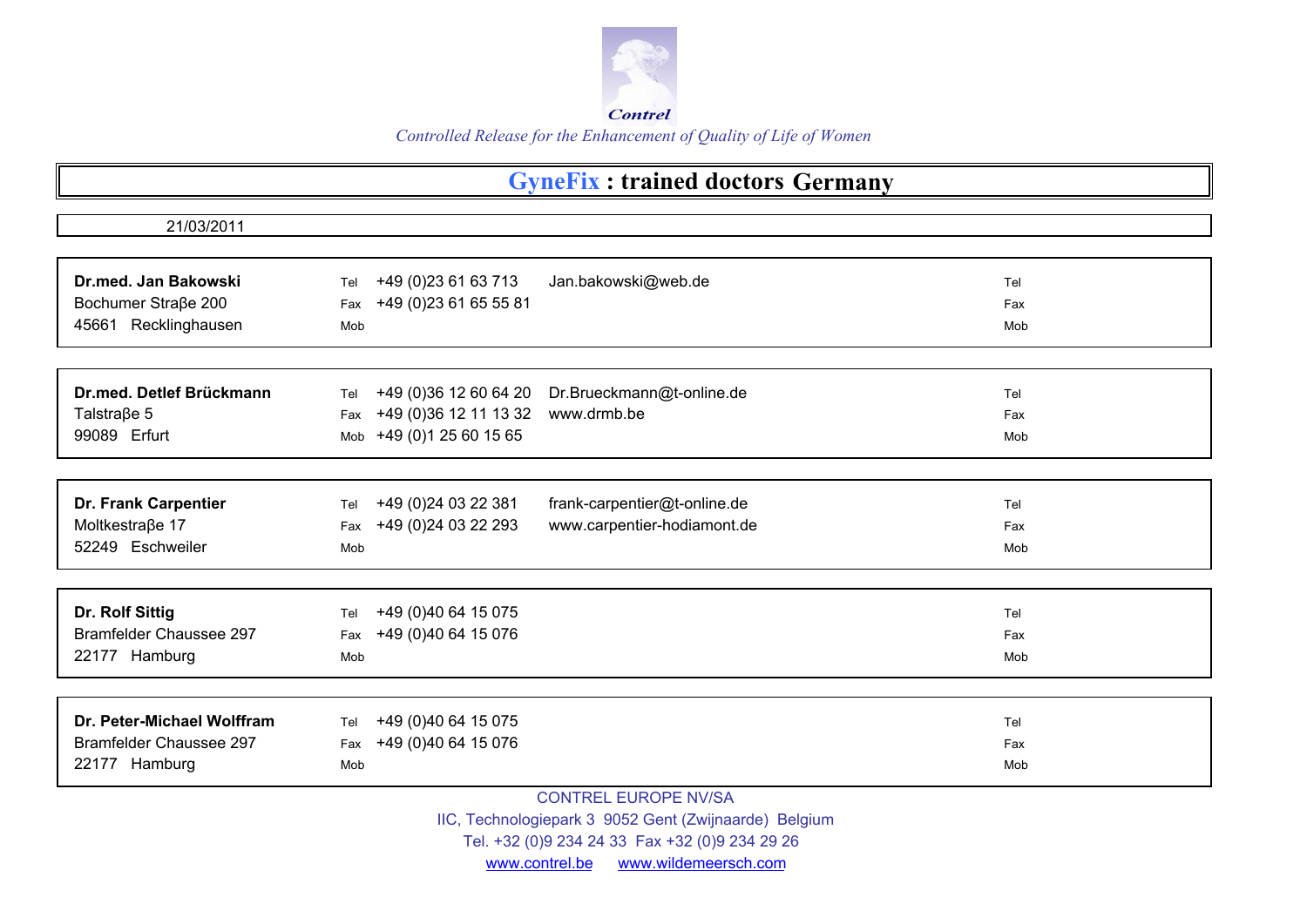

| 21/03/2011                      |                                                                           |     |
|---------------------------------|---------------------------------------------------------------------------|-----|
|                                 |                                                                           |     |
| <b>Dr. Paul Dostal</b>          | +49 (0) 71 12 2 65 100 0<br>Tel                                           |     |
|                                 |                                                                           | Tel |
| Königstraβe 70 / 5. Etage       | +49 (0)71 12 99 80 55 www.dostal-gyn.de<br>Fax                            | Fax |
| 70173 Stuttgart                 | Mob                                                                       | Mob |
|                                 |                                                                           |     |
| Dr. Uwe Hammermüller            | kontakt@frauenarztpraxis-hammermueller.de<br>+49 (0)35 14 96 11 77<br>Tel | Tel |
| Dr.-Külz-Ring 15                | Fax                                                                       | Fax |
| 01067 Dresden                   | Mob                                                                       | Mob |
|                                 |                                                                           |     |
|                                 |                                                                           |     |
| <b>Dr. Manfred Eckert</b>       | +49 (0) 63 21 95 26 30<br>info@frauenarzt-eckert.de<br>Tel                | Tel |
| Bahnhofstraße 29                | +49 (0) 63 21 95 26 31<br>Fax                                             | Fax |
| 67487 Maikammer                 | Mob                                                                       | Mob |
|                                 |                                                                           |     |
|                                 |                                                                           |     |
| <b>Dr.med. Ulla Hauck</b>       | ulla-hauck@onlinehome.de<br>+49 (0) 76 21 35 70<br>Tel                    | Tel |
| Markus-Pflüger-Straße 11        | Fax                                                                       | Fax |
| 79539 Lörrach                   | Mob                                                                       | Mob |
|                                 |                                                                           |     |
|                                 |                                                                           |     |
| <b>Frauenarzt Artur Karsten</b> | +49 (0) 65 81 92 36 92<br>Tel                                             | Tel |
| Kahrener Straße 7               | +49 (0)65 81 92 36 93<br>Fax                                              | Fax |
| 54439 Saarburg                  | Mob                                                                       | Mob |
|                                 | <b>CONTREL EUROPE NV/SA</b>                                               |     |
|                                 | IIC, Technologiepark 3 9052 Gent (Zwijnaarde) Belgium                     |     |
|                                 |                                                                           |     |

Tel. +32 (0)9 234 24 33 Fax +32 (0)9 234 29 26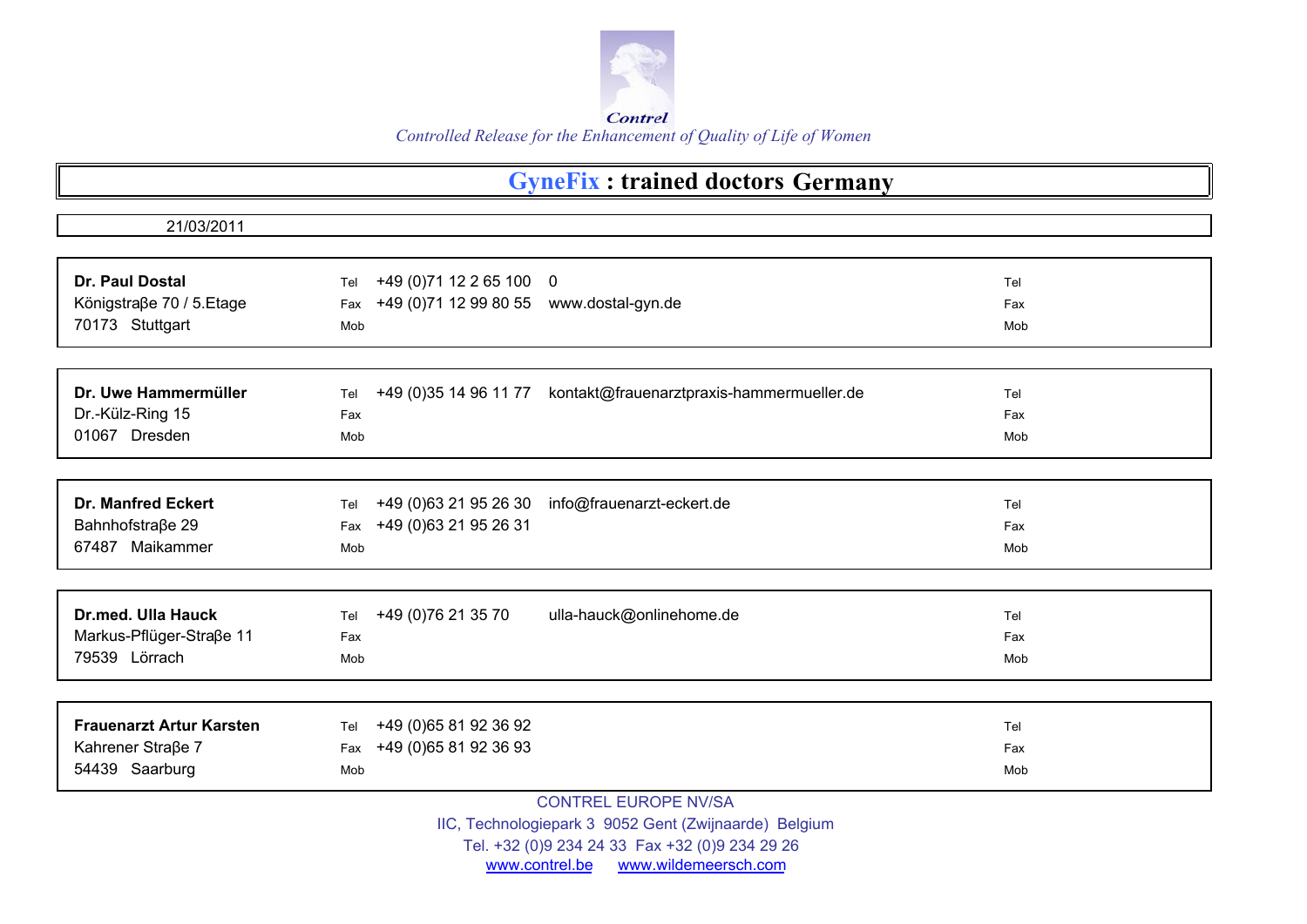

| 21/03/2011                      |                               |                                                                                            |     |
|---------------------------------|-------------------------------|--------------------------------------------------------------------------------------------|-----|
|                                 |                               |                                                                                            |     |
| Dr. Goran Vidovic               | +49 (0) 23 27 82 019<br>Tel   | goran.vidovic@gnx.net                                                                      | Tel |
| Voedestraβe 2-4                 | Fax +49 (0)23 27 93 38 59     | www.frauenarzt-vidovic.de                                                                  | Fax |
| 44866 Bochum-Wattenscheid       | Mob                           |                                                                                            | Mob |
|                                 |                               |                                                                                            |     |
|                                 |                               |                                                                                            |     |
| <b>Dr.med. Waltraud Kreuter</b> | +49 (0) 72 74 91 92 33<br>Tel |                                                                                            | Tel |
| An Fronte Karl 8                | Fax +49 (0)72 74 91 94 96     |                                                                                            | Fax |
| 76726 Germersheim               | Mob                           |                                                                                            | Mob |
|                                 |                               |                                                                                            |     |
|                                 |                               |                                                                                            |     |
| Dr.med. Holger Marguc           | +49 (0) 25 34 16 45<br>Tel    | holger@marguc.de                                                                           | Tel |
| Roxeler-Straße 559              | +49 (0) 25 34 81 65<br>Fax    |                                                                                            | Fax |
| 48161 Münster                   | Mob                           |                                                                                            | Mob |
|                                 |                               |                                                                                            |     |
|                                 |                               |                                                                                            |     |
| Dr. Ansgar Pett                 | +49 (0)30 61 69 540<br>Tel    | Dr.pett@pett-jandi.de                                                                      | Tel |
| Adalbertstraße 16               | +49 (0)30 61 47 007<br>Fax    | www.pett-jandi.de                                                                          | Fax |
| 10997 Berlin                    | Mob                           |                                                                                            | Mob |
|                                 |                               |                                                                                            |     |
|                                 |                               |                                                                                            |     |
| Dr. Sohela Jandi                | +49 (0)30 61 69 540<br>Tel    | Dr.jandi@pett-jandi.de                                                                     | Tel |
| Adalbertstraße 16               | +49 (0)30 61 47 007<br>Fax    | www.pett-jandi.de                                                                          | Fax |
| 10997 Berlin                    | Mob                           |                                                                                            | Mob |
|                                 |                               |                                                                                            |     |
|                                 |                               | <b>CONTREL EUROPE NV/SA</b><br><u>UC Technologianark 2, 0052 Cent (Zwijnoarde)</u> Polajum |     |

IIC, Technologiepark 3 9052 Gent (Zwijnaarde) Belgium

Tel. +32 (0)9 234 24 33 Fax +32 (0)9 234 29 26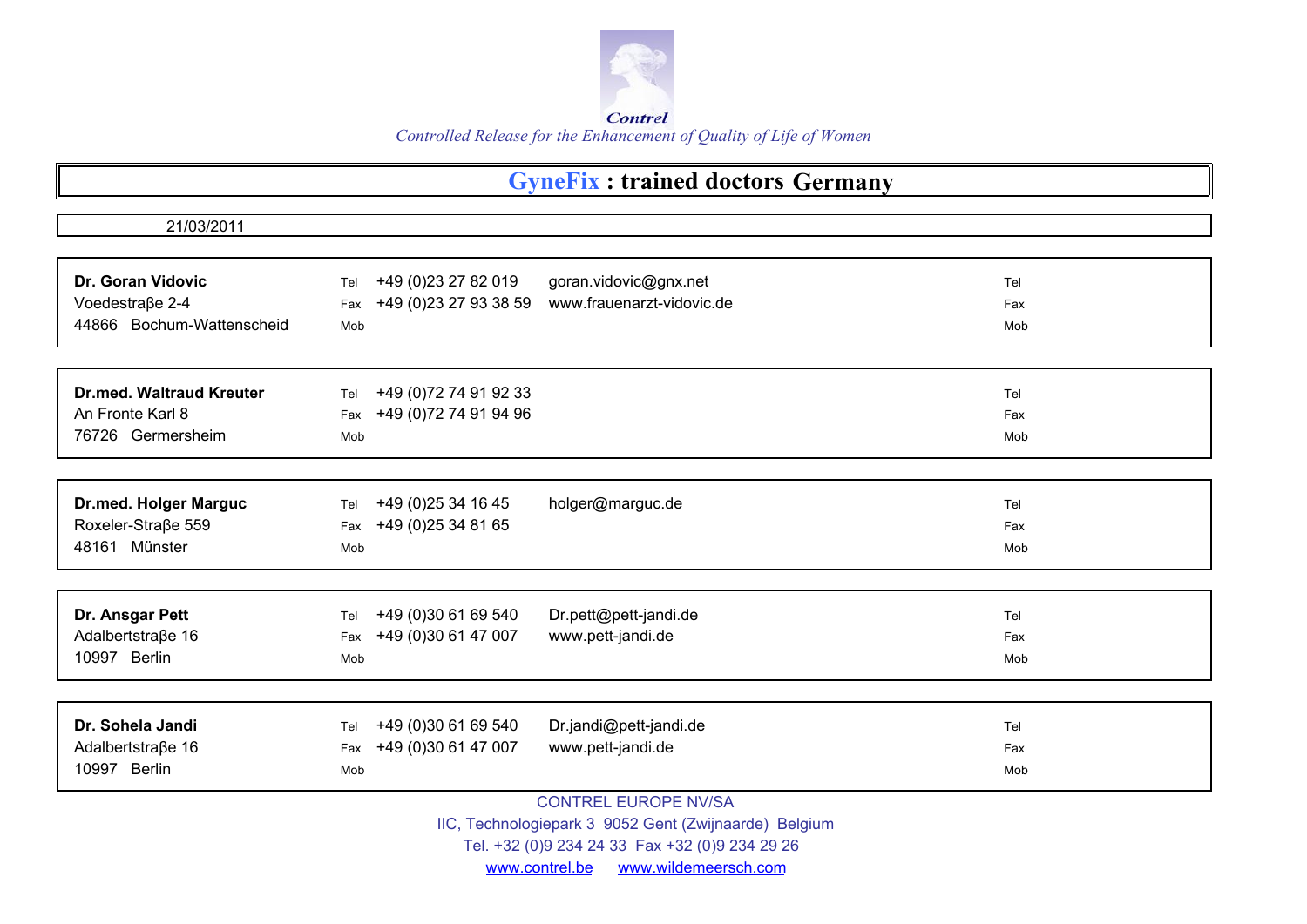

| 21/03/2011                                      |                                                                                                                                      |            |
|-------------------------------------------------|--------------------------------------------------------------------------------------------------------------------------------------|------------|
|                                                 |                                                                                                                                      |            |
| <b>Dr.med. Oliver Meißner</b><br>Neue Straβe 24 | +49 (0) 53 82 27 73<br>info@frauenarzt-badgandersheim.de<br>Tel<br>+49 (0) 53 82 79 04 39<br>www.frauenarzt-badgandersheim.de<br>Fax | Tel<br>Fax |
| 37581 Bad Gandersheim                           | Mob                                                                                                                                  | Mob        |
|                                                 |                                                                                                                                      |            |
|                                                 |                                                                                                                                      |            |
| <b>Dr. Robert Schmidt</b>                       | +49 (0) 53 82 27 73<br>info@frauenarzt-badgandersheim.de<br>Tel                                                                      | Tel        |
| Neue Straße 24                                  | +49 (0) 53 82 79 04 39<br>www.frauenarzt-badgandersheim.de<br>Fax                                                                    | Fax        |
| 37581 Bad Gandersheim                           | Mob                                                                                                                                  | Mob        |
|                                                 |                                                                                                                                      |            |
| <b>Dr.med. Franz Prohaska</b>                   | +49 (0) 64 21 92 41 47<br>franz.prohaska.med@t-online.de<br>Tel                                                                      | Tel        |
| Gutenbergstraβe 3                               | Fax                                                                                                                                  | Fax        |
| 35037 Marburg                                   | Mob                                                                                                                                  | Mob        |
|                                                 |                                                                                                                                      |            |
|                                                 |                                                                                                                                      |            |
| <b>Dr.med. Franz Werner Olbertz</b>             | +49 (0)89 22 22 11<br>praxis@dr-olbertz.de<br>Tel                                                                                    | Tel        |
| Pacellistraße 2                                 | +49 (0)89 22 04 81<br>www.dr-olbertz.de<br>Fax                                                                                       | Fax        |
| 80333 München                                   | Mob                                                                                                                                  | Mob        |
|                                                 |                                                                                                                                      |            |
|                                                 |                                                                                                                                      |            |
| Dr.med. Otto Reindl                             | +49 (0) 96 21 14 141<br>Tel                                                                                                          | Tel        |
| Emailfabrikstraße 19                            | +49 (0) 96 21 31 885<br>www.frauenarzte.de/ottoreindl<br>Fax                                                                         | Fax        |
| 92224 Amberg                                    | Mob                                                                                                                                  | Mob        |
|                                                 | <b>CONTREL EUROPE NV/SA</b>                                                                                                          |            |
|                                                 | IIC, Technologiepark 3 9052 Gent (Zwijnaarde) Belgium                                                                                |            |

Tel. +32 (0)9 234 24 33 Fax +32 (0)9 234 29 26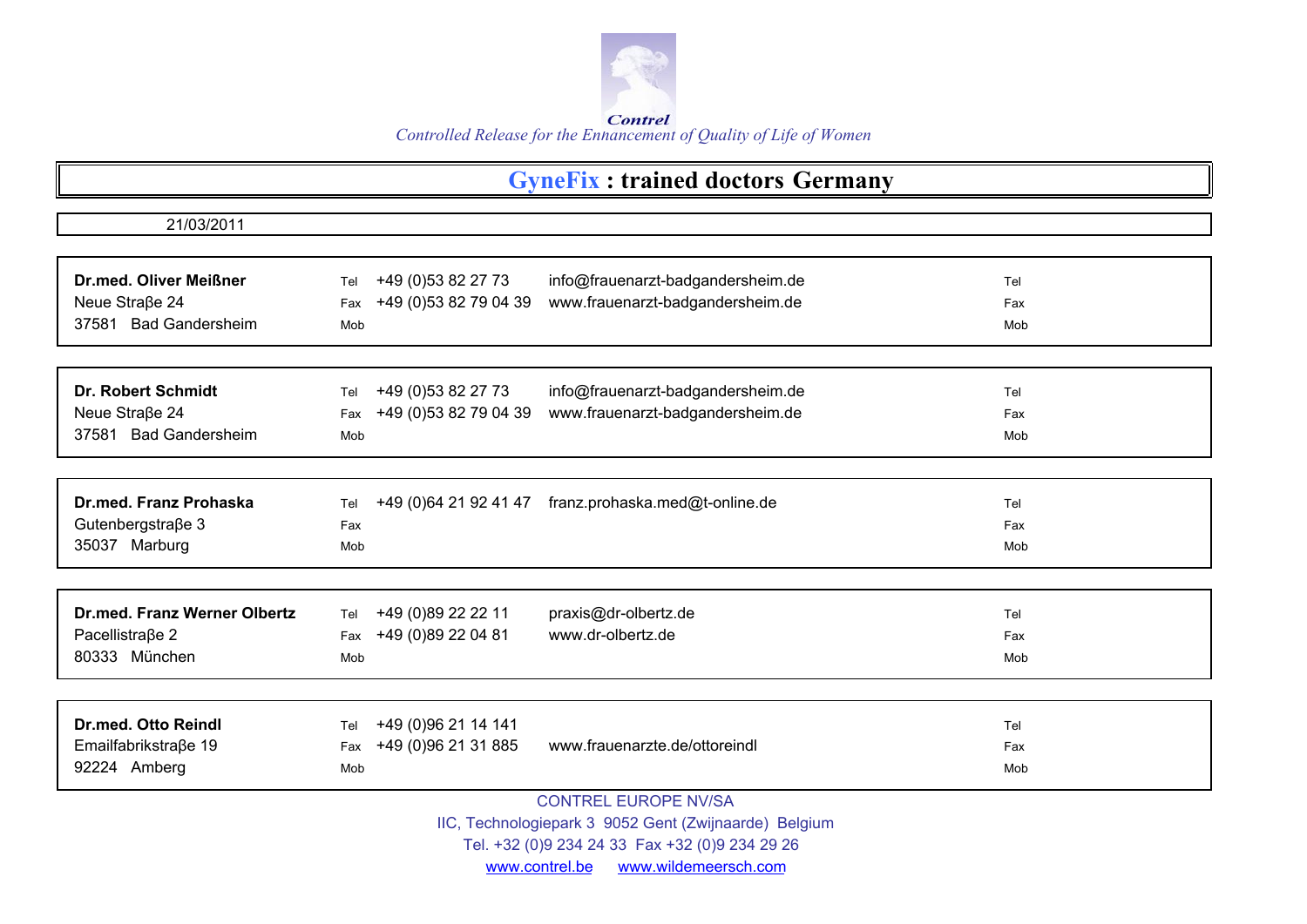

| 21/03/2011                   |                                                                 |     |
|------------------------------|-----------------------------------------------------------------|-----|
|                              |                                                                 |     |
| <b>Dr.Thomas Sattler</b>     | +49 (0)98 31 67 82 20<br>tomsat@t-online.de                     |     |
|                              | Tel                                                             | Tel |
| Marktplatz 22                | +49 (0) 98 31 67 82 82 www.frauenaerzte.de/thomassattler<br>Fax | Fax |
| 91710 Gunzenhausen           | Mob                                                             | Mob |
|                              |                                                                 |     |
| Dr. Birgit Sandstede         | +49 (0)69 62 11 22<br>praxis.sandstede@arcor.de<br>Tel          | Tel |
| Dreieichstraße 46            | www.frauenaerztin-sandstede.de<br>Fax +49 (0)69 61 67 30        | Fax |
| 60594 Frankfurt              | Mob                                                             | Mob |
|                              |                                                                 |     |
| <b>Dr.med. Stefan Pastor</b> | +49 (0) 72 74 50 42 61<br>Tel                                   | Tel |
| An Fronte Karl 2             | Fax +49 (0) 72 74 50 41 13                                      | Fax |
| 76726 Germersheim            | Mob                                                             | Mob |
|                              |                                                                 |     |
|                              |                                                                 |     |
| Dr.med. Julia Peisl          | +49 (0) 95 15 19 370<br>info@frauenarzt-bamberg.de<br>Tel       | Tel |
| Willy-Leβing-Straβe 9        | www.drpeisl-bamberg.de<br>+49 (0) 95 15 19 37 22<br>Fax         | Fax |
| 96047 Bamberg                | Mob                                                             | Mob |
|                              |                                                                 |     |
| Dr. Katharina Schlüter       | +49 (0) 17 26 28 62 73<br>Tel                                   | Tel |
| Vaihingerstraβe 24           | Fax                                                             | Fax |
| 70567 Stuttgart              | Mob                                                             | Mob |
|                              |                                                                 |     |
|                              | <b>CONTREL EUROPE NV/SA</b>                                     |     |
|                              | IIC, Technologiepark 3 9052 Gent (Zwijnaarde) Belgium           |     |
|                              | Tel. +32 (0)9 234 24 33 Fax +32 (0)9 234 29 26                  |     |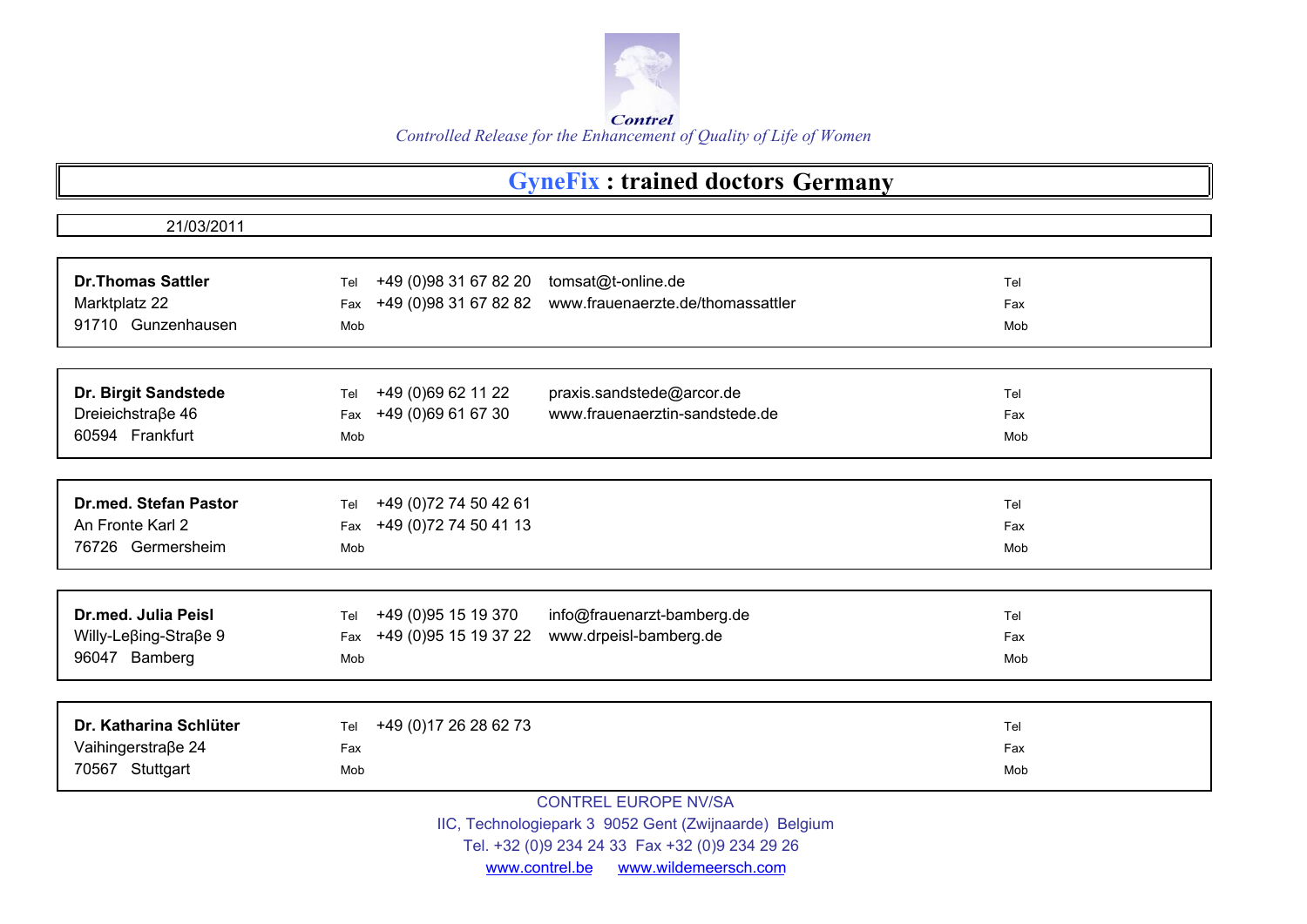

| 21/03/2011                         |                                                                                        |     |
|------------------------------------|----------------------------------------------------------------------------------------|-----|
|                                    |                                                                                        |     |
| <b>Frauenarzt Veronika Fross</b>   | +49 (0) 56 11 64 18<br>info@fross-wanke.de<br>Tel                                      | Tel |
| Friedrich-Ebert-straβe 71          | +49 (0) 56 17 39 78 23<br>www.fross-wanke.de<br>Fax                                    | Fax |
| 34119 Kassel                       | Mob                                                                                    | Mob |
|                                    |                                                                                        |     |
| <b>Frauenarzt Friederike Wanke</b> | info@fross-wanke.de<br>+49 (0) 56 11 64 18<br>Tel                                      | Tel |
| Friedrich-Ebert-straße 71          | +49 (0) 56 17 39 78 23<br>www.fross-wanke.de<br>Fax                                    | Fax |
| 34119 Kassel                       | Mob                                                                                    | Mob |
|                                    |                                                                                        |     |
| <b>Dr.med. Willi Poels</b>         | willipoels@hotmail.com<br>+49 (0)40 55 22 930<br>Tel                                   | Tel |
| Nordalbingerweg 19                 | Fax                                                                                    | Fax |
| 22455 Hamburg                      | Mob                                                                                    | Mob |
|                                    |                                                                                        |     |
| Dr.med. H.R. Scholz                | info@praxis-scholz.de<br>+49 (0) 22 14 91 19 23<br>Tel                                 | Tel |
| Aachener straβe 557 A              | +49 (0) 22 14 91 25 00<br>www.praxis-scholz.de<br>Fax                                  | Fax |
| 50933 Köln                         | Mob                                                                                    | Mob |
|                                    |                                                                                        |     |
| <b>Dr.med. Stefanie Hamm</b>       | +49 (0) 22 14 91 19 23<br>info@praxis-scholz.de<br>Tel                                 | Tel |
| Aachener straβe 557 A              | +49 (0)22 14 91 25 00<br>www.praxis-scholz.de<br>Fax                                   | Fax |
| 50933 Köln                         | Mob                                                                                    | Mob |
|                                    | <b>CONTREL EUROPE NV/SA</b>                                                            |     |
|                                    | $100$ , Taskinslavingsin, O. 0050 Osial (7 $\frac{1}{2}$ and $\frac{1}{2}$ ) Dalaising |     |

IIC, Technologiepark 3 9052 Gent (Zwijnaarde) Belgium

Tel. +32 (0)9 234 24 33 Fax +32 (0)9 234 29 26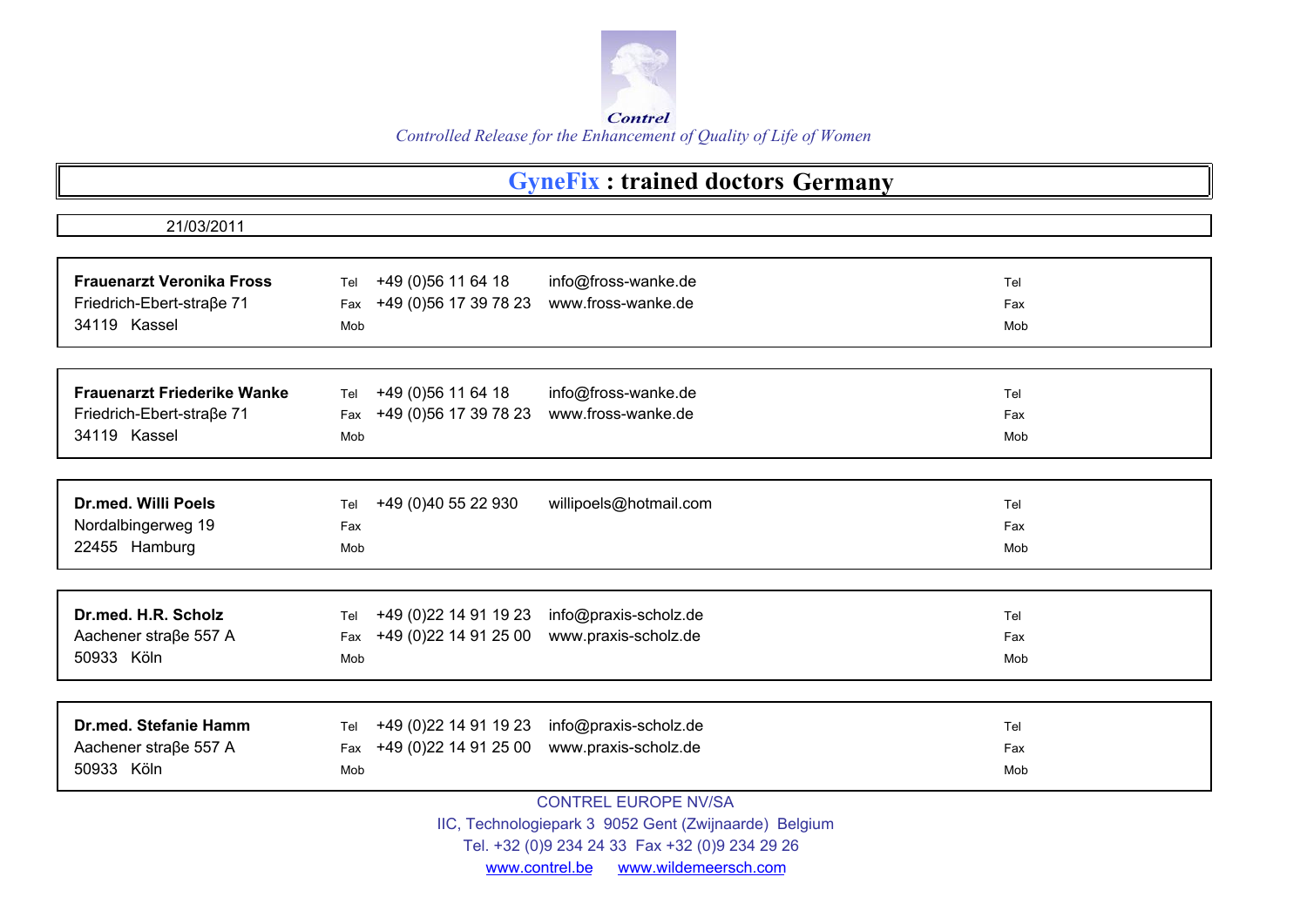

## **GyneFix : trained doctors Germany**

| 21/03/2011                    |                                                        |     |
|-------------------------------|--------------------------------------------------------|-----|
|                               |                                                        |     |
| Dr. Helena Dick               | +49 (0) 22 14 91 19 23<br>info@praxis-scholz.de<br>Tel | Tel |
| Aachener straße 557 A         | +49 (0) 22 14 91 25 00<br>www.praxis-scholz.de<br>Fax  | Fax |
| 50933 Köln                    | Mob                                                    | Mob |
|                               |                                                        |     |
|                               |                                                        |     |
| Dr. Virginia Abele            | +49 (0) 71 71 64 444<br>dr.v.abele@t-online.de<br>Tel  | Tel |
| Ackergasse 9                  | Fax                                                    | Fax |
| 72535 Schwäbisch Gmünd        | Mob                                                    | Mob |
|                               |                                                        |     |
| Dr. Werner Schützeberg        | +49 (0) 22 14 18 629<br>Tel                            | Tel |
| Neumarkt 1 b                  | Fax                                                    | Fax |
| 59667 Köln                    | Mob                                                    | Mob |
|                               |                                                        |     |
|                               |                                                        |     |
| Dr.med. Heike Ulbrich         | +49 (0)80 31 1 76 16<br>info@doktor-ulbrich.de<br>Tel  | Tel |
| Münchener Straße 1A           | +49 (0)80 31 1 62 25<br>www.doktor-ulbrich.de<br>Fax   | Fax |
| 83022 Rosenheim               | Mob                                                    | Mob |
|                               |                                                        |     |
| <b>Dr.med. Erika Schwartz</b> | +49 (0) 92 13 93 88<br>Erika.schwarz@dgn.de<br>Tel     | Tel |
| Bamberger Straße 62 B         | +49 (0) 92 17 38 64 60<br>Fax                          | Fax |
| 95445 Bayreuth                | Mob                                                    | Mob |
|                               |                                                        |     |
|                               | <b>CONTREL EUROPE NV/SA</b>                            |     |
|                               | IIC, Technologiepark 3 9052 Gent (Zwijnaarde) Belgium  |     |

Tel. +32 (0)9 234 24 33 Fax +32 (0)9 234 29 26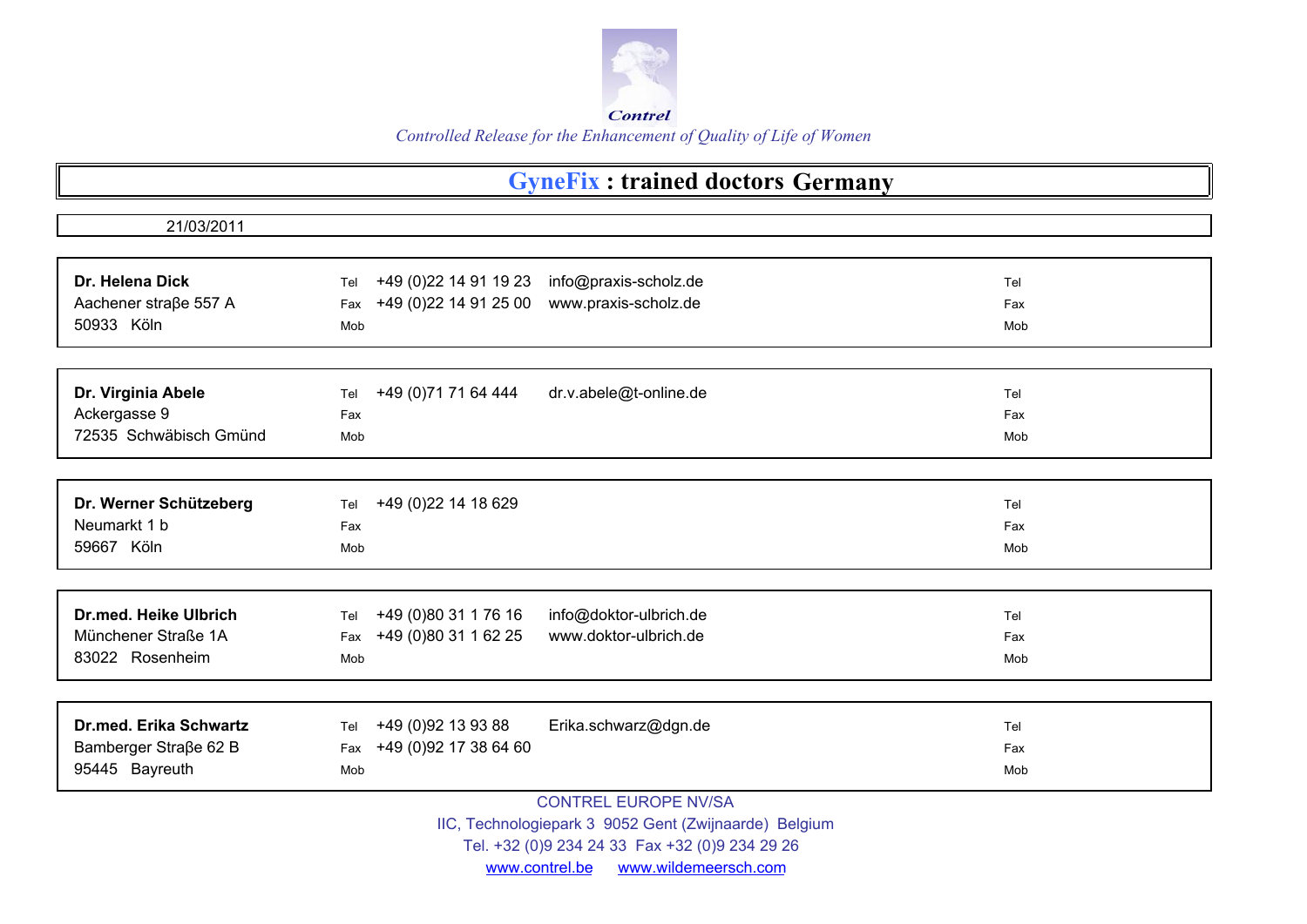

| 21/03/2011                      |                                                                |     |
|---------------------------------|----------------------------------------------------------------|-----|
|                                 |                                                                |     |
| <b>Praxis.Klinik Winterhude</b> | +49 (0)40 41 16 680<br>info@praxisklinik-winterhude.de<br>Tel  | Tel |
| Mühlenkamp 32                   | +49 (0)40 41 16 68 99<br>www.praxisklinik-winterhude.de<br>Fax | Fax |
| 22303 Hamburg                   | Mob                                                            | Mob |
|                                 |                                                                |     |
|                                 |                                                                |     |
| <b>Dr.med. Thomas Stute</b>     | t.stute@t-online.de<br>+49 (0) 72 12 06 17<br>Tel              | Tel |
| Herrenstraße 23                 | +49 (0) 72 19 20 40 35<br>Fax                                  | Fax |
| 76133 Karlsruhe                 | Mob                                                            | Mob |
|                                 |                                                                |     |
|                                 |                                                                |     |
| Dr.med. René Schubert           | +49 (0)37 34 91 33 70<br>Rene.schubert@dgn.de<br>Tel           | Tel |
| Silberstraße 31                 | +49 (0) 37 34 91 33 71<br>Fax                                  | Fax |
| 09481 Scheibenberg              | Mob                                                            | Mob |
|                                 |                                                                |     |
|                                 |                                                                |     |
| Dr.med. Carola Kubicki          | +49 (0)30 62 53 004<br>Tel                                     | Tel |
| <b>Britzer Damm 1-3</b>         | +49 (0)30 62 84 08 11<br>Fax                                   | Fax |
| 12347 Berlin                    | Mob                                                            | Mob |
|                                 |                                                                |     |
|                                 |                                                                |     |
| <b>Dr.med. Steffen Tauber</b>   | +49 (0) 201 67 50 60<br>praxis@fas-borbeck.de<br>Tel           | Tel |
| Schloßstraße 174                | +49 (0) 201 68 51 647<br>www.praxis-tauber.de<br>Fax           | Fax |
| 45355 Essen                     | Mob                                                            | Mob |
|                                 |                                                                |     |
|                                 | <b>CONTREL EUROPE NV/SA</b>                                    |     |
|                                 | IIC, Technologiepark 3 9052 Gent (Zwijnaarde) Belgium          |     |

Tel. +32 (0)9 234 24 33 Fax +32 (0)9 234 29 26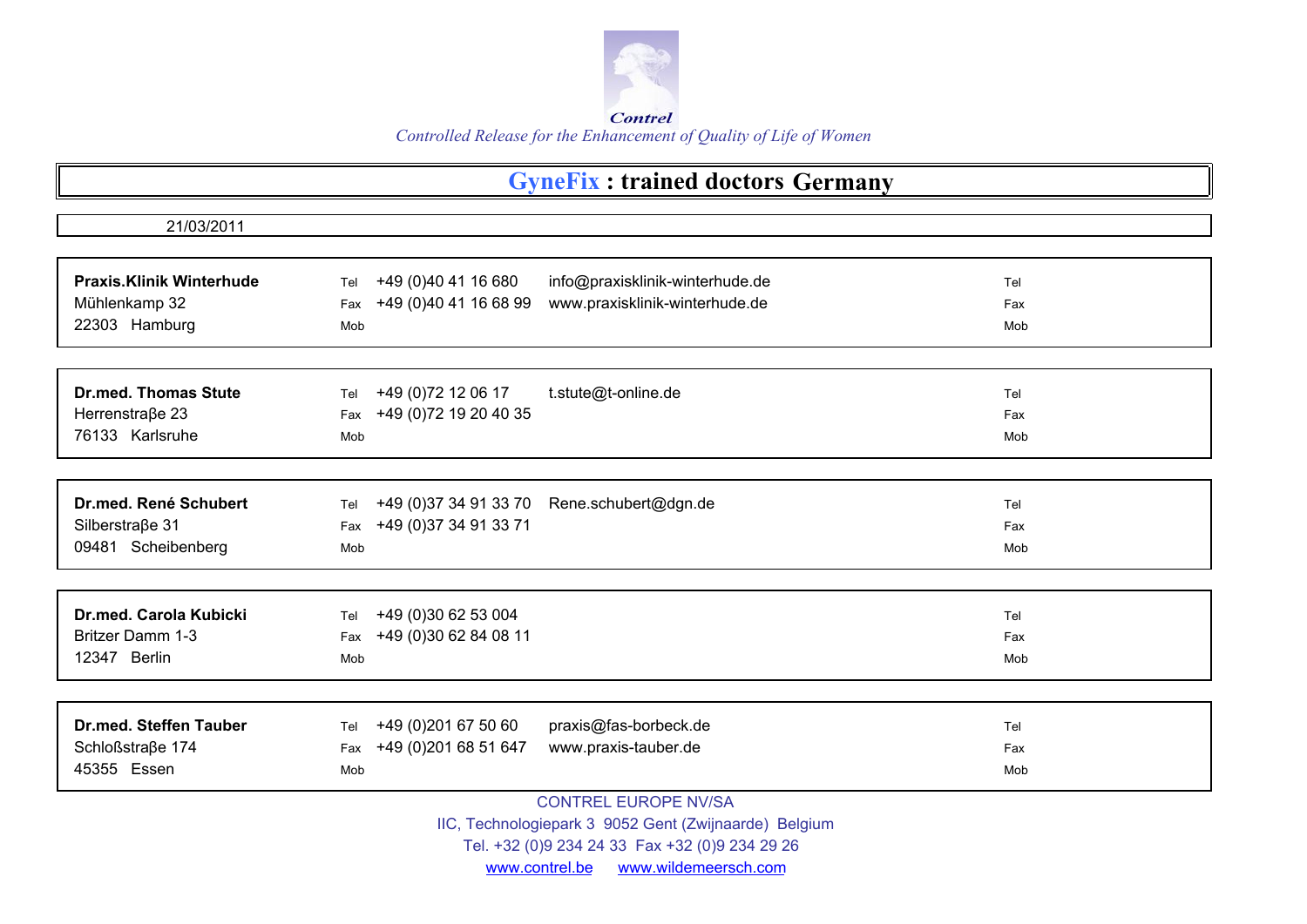

| 21/03/2011                           |                              |                                                       |     |
|--------------------------------------|------------------------------|-------------------------------------------------------|-----|
|                                      |                              |                                                       |     |
| Dr.med. Heidi Größlinghoff           | +49 (0) 201 67 50 60<br>Tel  | praxis@fas-borbeck.de                                 | Tel |
| Schloßstraße 174                     | +49 (0) 201 68 51 647<br>Fax | www.praxis-tauber.de                                  | Fax |
| 45355 Essen                          | Mob                          |                                                       | Mob |
|                                      |                              |                                                       |     |
|                                      |                              |                                                       |     |
| <b>Frauenarzt Hans-Werner Lohmar</b> | +49 (0) 201 67 50 60<br>Tel  | praxis@fas-borbeck.de                                 | Tel |
| Schloßstraße 174                     | +49 (0) 201 68 51 647<br>Fax | www.praxis-tauber.de                                  | Fax |
| 45355 Essen                          | Mob                          |                                                       | Mob |
|                                      |                              |                                                       |     |
|                                      |                              |                                                       |     |
| Dr. Dominik Geibel                   | +49 (0) 68 81 48 18<br>Tel   | mail.praxis@vr-web.de                                 | Tel |
| Poststraße 2                         | Fax                          | www.frauenaerzte-im-netz.de/geibel                    | Fax |
| 66822 Lebach                         | Mob                          |                                                       | Mob |
|                                      |                              |                                                       |     |
|                                      |                              |                                                       |     |
| Dr. Maarten Van Santen               | +49 (0) 72 18 42 682<br>Tel  | info@dr-vansanten.de                                  | Tel |
| Kriegsstraße 216                     | +49 (0) 72 18 43 859<br>Fax  | www.dr.vansanten.de                                   | Fax |
| 76135 Karlsruhe                      | Mob                          |                                                       | Mob |
|                                      |                              |                                                       |     |
|                                      |                              |                                                       |     |
| <b>Frauenarzt Pia Spengler</b>       | +49 (0)64 06 13 08<br>Tel    | piaevaspengler@hotmail.com                            | Tel |
| Marburger straße 30                  | Fax                          |                                                       | Fax |
| 35457 Lollar                         | Mob                          |                                                       | Mob |
|                                      |                              | <b>CONTREL EUROPE NV/SA</b>                           |     |
|                                      |                              | IIC, Technologiepark 3 9052 Gent (Zwijnaarde) Belgium |     |

Tel. +32 (0)9 234 24 33 Fax +32 (0)9 234 29 26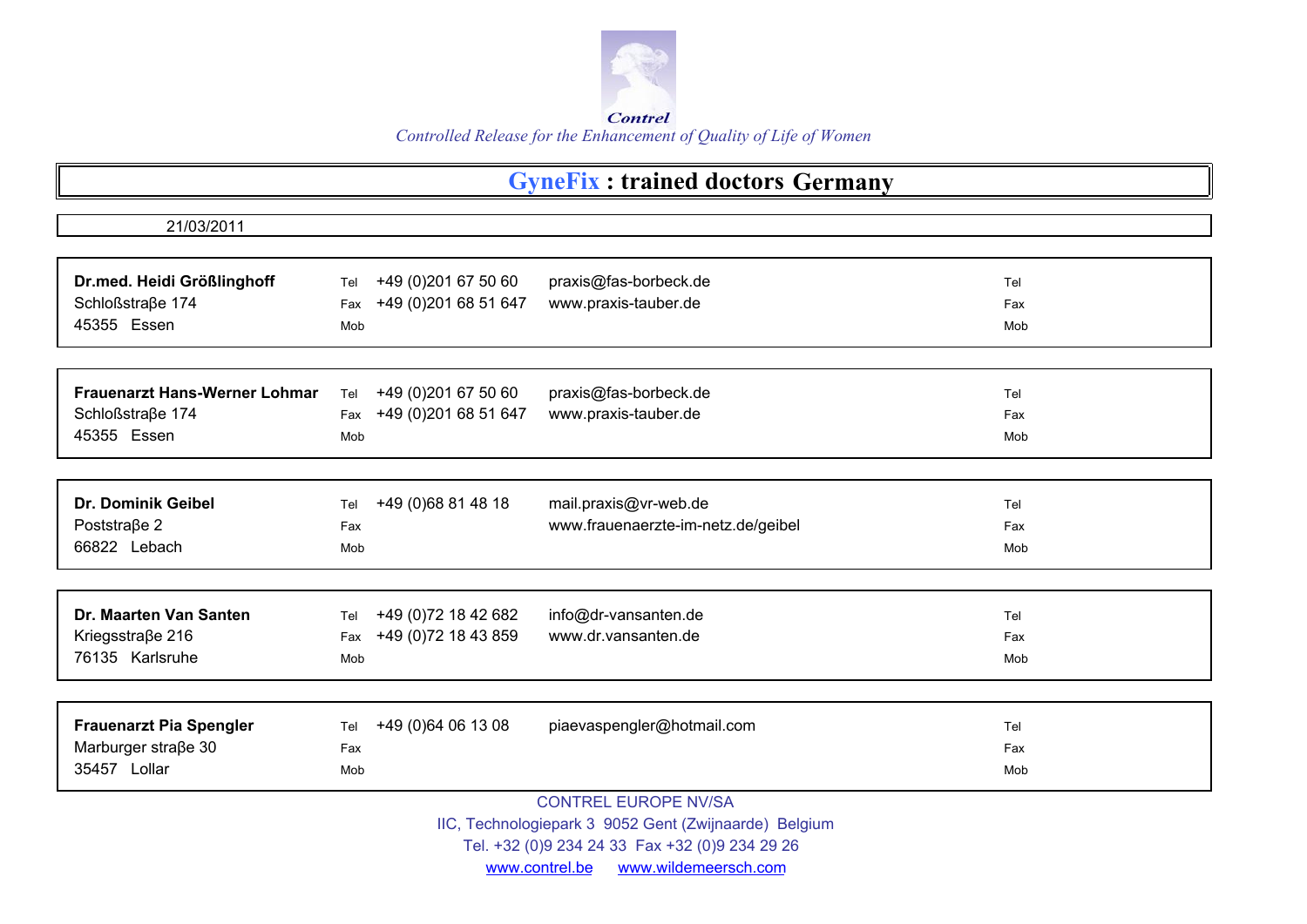

| 21/03/2011                    |                                                                            |     |
|-------------------------------|----------------------------------------------------------------------------|-----|
|                               |                                                                            |     |
| Dr.med. Mireille Dühlmeyer    | Opfra Operative Tagesklinik<br>+49 (0)52 51 18 45 417 info@opfra.de<br>Tel | Tel |
| Borcherener straße 29         | +49 (0)52 51 18 45 763 www.opfra.de<br>Fax                                 | Fax |
| 33098 Paderborn               | Mob                                                                        | Mob |
|                               |                                                                            |     |
|                               |                                                                            |     |
| Dr. Christina Kühler-Obbarius | +49 (0)40 42 10 613<br>info@praxis-heussweg.de<br>Tel                      | Tel |
| Heussweg 37                   | +49 (0)40 42 10 61 41<br>www.praxis-heussweg.de<br>Fax                     | Fax |
| 20255 Hamburg                 | Mob                                                                        | Mob |
|                               |                                                                            |     |
|                               |                                                                            |     |
| Elisabeth Künkel              | +49 (0)40 42 10 613<br>info@praxis-heussweg.de<br>Tel                      | Tel |
| Heussweg 37                   | +49 (0)40 42 10 61 41<br>www.praxis-heussweg.de<br>Fax                     | Fax |
| 20255 Hamburg                 | Mob                                                                        | Mob |
|                               |                                                                            |     |
|                               |                                                                            |     |
| Dr. Matthias Theden-Schow     | +49 (0)40 42 10 613<br>info@praxis-heussweg.de<br>Tel                      | Tel |
| Heussweg 37                   | +49 (0)40 42 10 61 41<br>www.praxis-heussweg.de<br>Fax                     | Fax |
| 20255 Hamburg                 | Mob                                                                        | Mob |
|                               |                                                                            |     |
|                               |                                                                            |     |
| Dr.med. Wilfried Warntjen     | +49 (0) 83 11 30 26<br>dr.w.warntjen@t-online.de<br>Tel                    | Tel |
| St. Mang Platz 1              | Fax                                                                        | Fax |
| 87435 Kempten                 | Mob                                                                        | Mob |
|                               |                                                                            |     |
|                               | <b>CONTREL EUROPE NV/SA</b>                                                |     |
|                               | IIC, Technologiepark 3 9052 Gent (Zwijnaarde) Belgium                      |     |

Tel. +32 (0)9 234 24 33 Fax +32 (0)9 234 29 26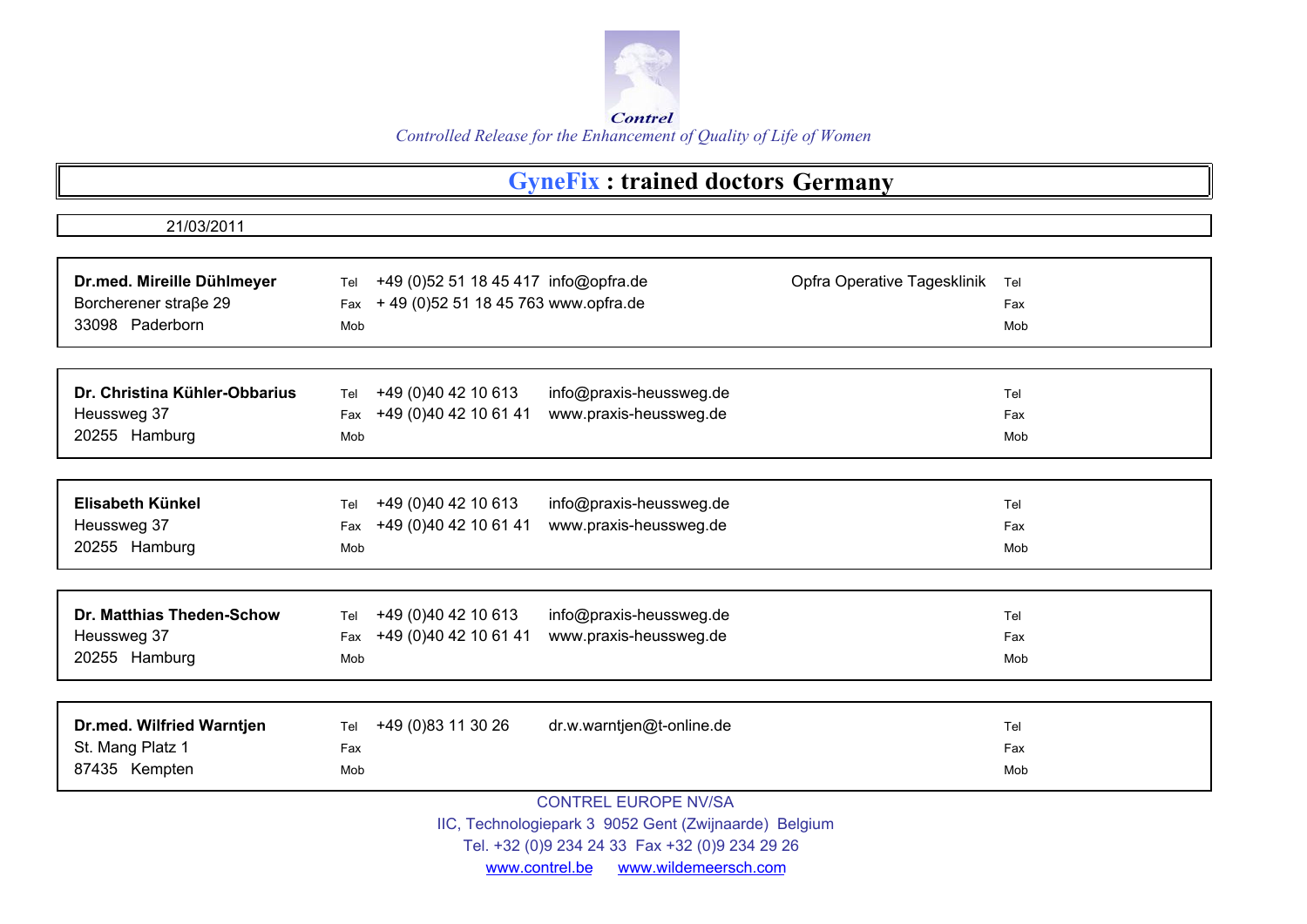

#### **GyneFix : trained doctors Germany**

| 21/03/2011                 |                                                              |     |
|----------------------------|--------------------------------------------------------------|-----|
|                            |                                                              |     |
| Dr. Kathrin Henschel       | +49 (0)30 68 75 042<br>dr.henschel@gyn-sonnenallee.de<br>Tel | Tel |
| Sonnenallee 132            | +49 (0)30 68 69 091<br>Fax                                   | Fax |
| 12059 Berlin               | Mob                                                          | Mob |
|                            |                                                              |     |
| Dr. Axel Maier             | +49 (0) 75 14 19 39<br>praxisdrmaier@web.de<br>Tel           | Tel |
| Liebfrauenstraße 8         | +49 (0) 75 14 20 08<br>Fax                                   | Fax |
| 88250 Weingarten           | Mob                                                          | Mob |
|                            |                                                              |     |
| Dr.med. Eike-Hans Theopold | +49 (0) 78 51 91 670<br>drtheopold@t-online.de<br>Tel        | Tel |
| Nibelungenstraβe 44        | Kranzmattstraße 2a<br>+49 (0) 78 51 91 67 22<br>Fax          | Fax |
| 77694 Kehl                 | 77694 Kehl/Rhein<br>Mob                                      | Mob |
|                            |                                                              |     |
| Dr. Frank Rosin            | +49 (0) 95 12 03 630<br>Tel                                  | Tel |
| Promenadestraße 19         | Fax                                                          | Fax |
| 96047 Bamberg              | Mob                                                          | Mob |
| Dr. Andrea Rosin           | +49 (0) 95 12 03 630<br>Tel                                  | Tel |
| Promenadestraße 19         | Fax                                                          | Fax |
| 96047 Bamberg              | Mob                                                          | Mob |
|                            | <b>CONTREL EUROPE NV/SA</b>                                  |     |
|                            | IIC, Technologiepark 3 9052 Gent (Zwijnaarde) Belgium        |     |
|                            | Tel. +32 (0)9 234 24 33 Fax +32 (0)9 234 29 26               |     |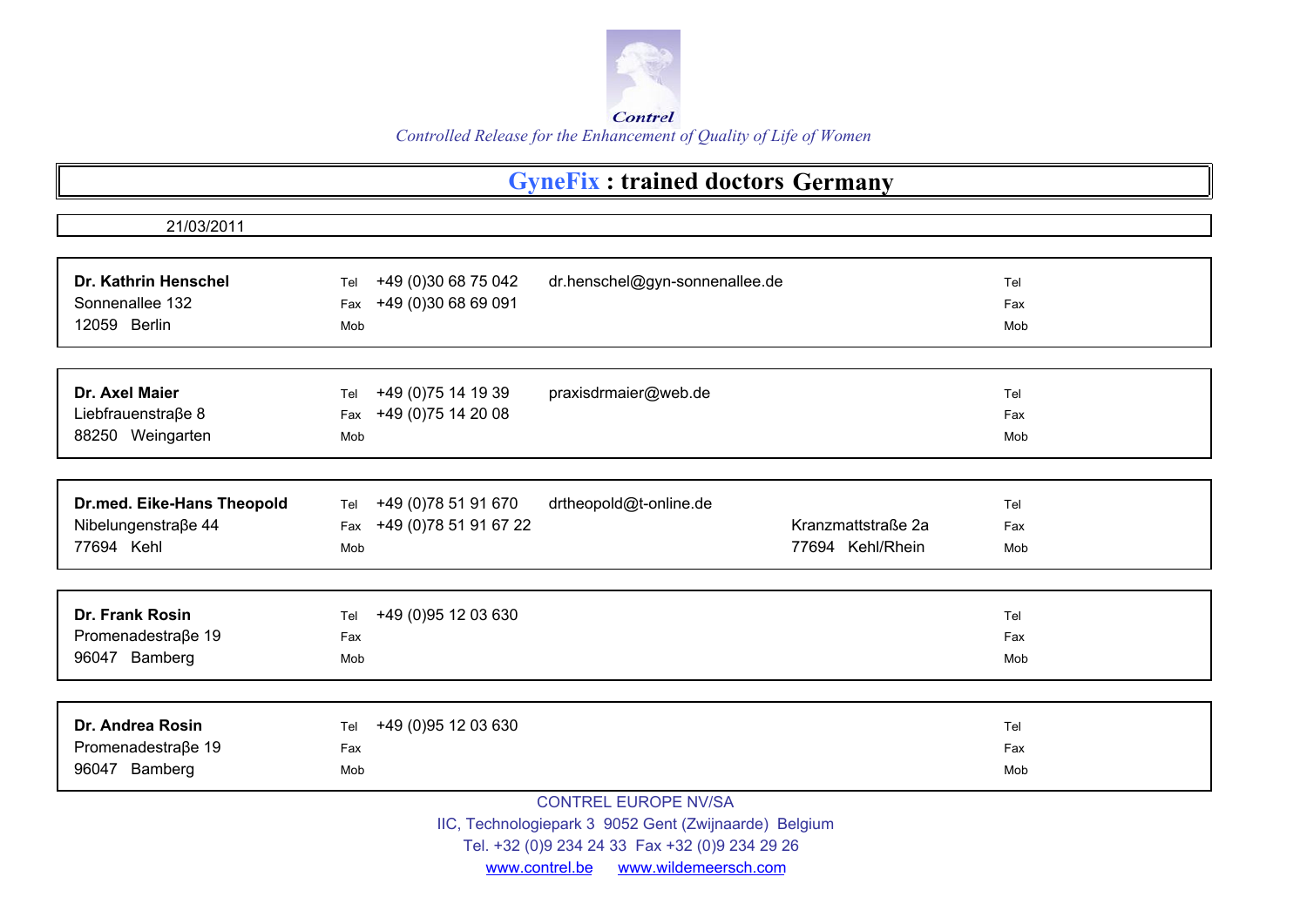

## **GyneFix : trained doctors Germany**

| 21/03/2011                      |                                                                            |            |
|---------------------------------|----------------------------------------------------------------------------|------------|
|                                 |                                                                            |            |
| <b>Dr.med. Annerose Sumpf</b>   | +49 (0)60 51 44 76<br>Tel                                                  | Tel        |
| Zum Wartturm 1                  | Fax +49 (0)60 51 47 49 31                                                  | Fax        |
| 63571 Gelnhausen                | Mob                                                                        | Mob        |
|                                 |                                                                            |            |
|                                 |                                                                            |            |
| <b>Dr.med. Norbert Pillmann</b> | +49 (0)60 51 71 001<br>Tel                                                 | Tel        |
| Zum Wartturm 1                  | +49 (0)60 51 72 925<br>Fax                                                 | Fax        |
| 63571 Gelnhausen                | Mob                                                                        | Mob        |
|                                 |                                                                            |            |
|                                 |                                                                            |            |
| <b>Dr.med. Sabine Deckner</b>   | +49 (0)60 47 27 96<br>Tel                                                  | Tel        |
| Römerbrunnen 11                 | Fax +49 (0)60 47 98 59 00                                                  | Fax        |
| 63674 Altenstadt                | Mob                                                                        | Mob        |
|                                 |                                                                            |            |
| Dr.med. Bettina Weiß            | +49 (0) 63 21 84 404                                                       |            |
| Gutenbergstraβe 2-4             | Tel<br>Fax +49 (0)63 21 34 975<br>www.frauenaerzte-im-netz.de/weiss-pelzer | Tel        |
| 67434 Neustadt                  | Mob                                                                        | Fax<br>Mob |
|                                 |                                                                            |            |
|                                 |                                                                            |            |
| Dr. Lilia Zimmermann            | +49 (0)49 16 59 96<br>praxis@frauenaerzte-leer.de<br>Tel                   | Tel        |
| Bergmannstraße 8                | Fax +49 (0)49 19 92 16 67<br>www.frauenaerzte-leer.de                      | Fax        |
| 26789 Leer                      | Mob                                                                        | Mob        |
|                                 |                                                                            |            |
|                                 | <b>CONTREL EUROPE NV/SA</b>                                                |            |
|                                 | IIC, Technologiepark 3 9052 Gent (Zwijnaarde) Belgium                      |            |

Tel. +32 (0)9 234 24 33 Fax +32 (0)9 234 29 26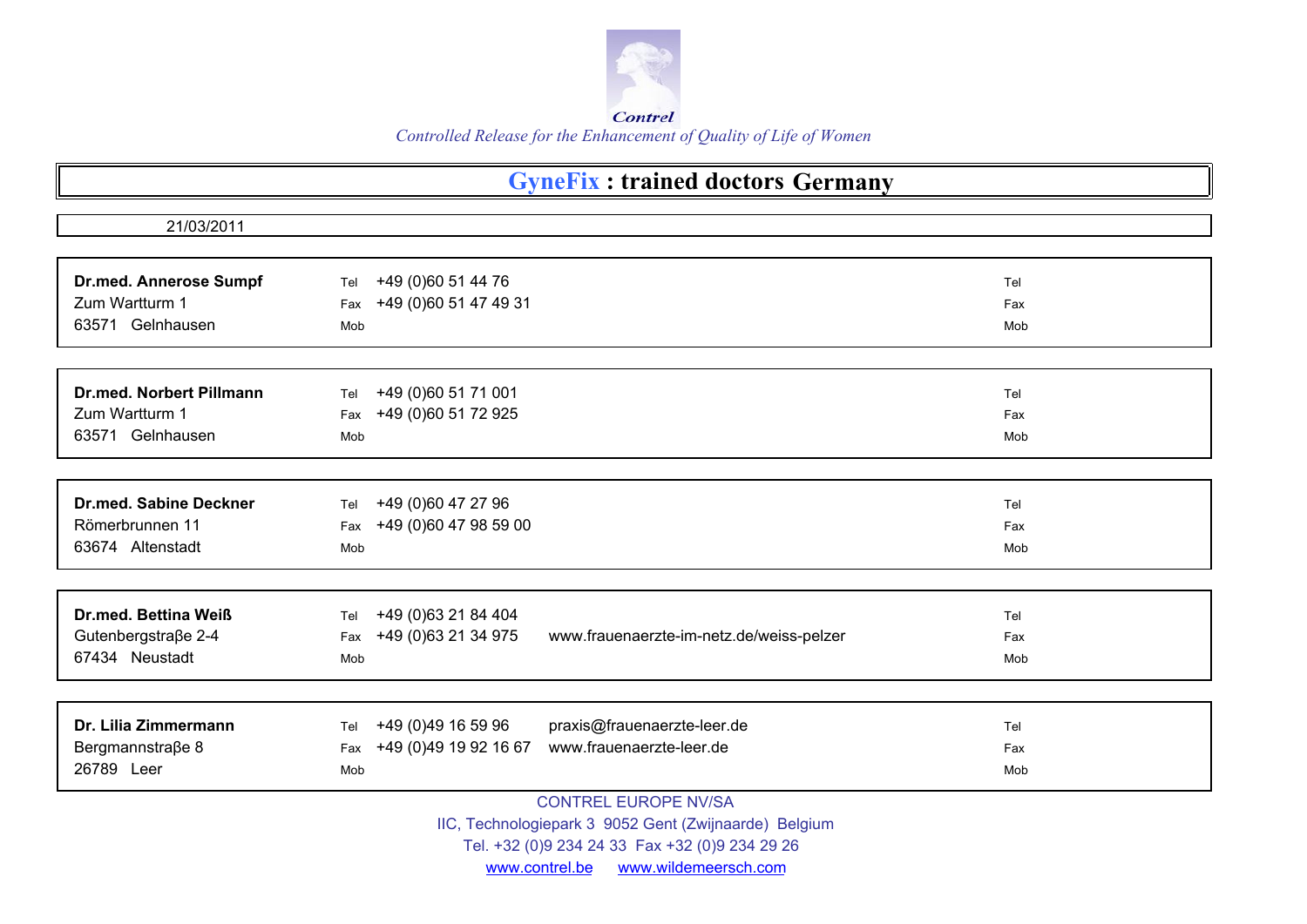

### **GyneFix : trained doctors Germany**

| 21/03/2011                                                         |                                                                                                                            |                   |  |  |
|--------------------------------------------------------------------|----------------------------------------------------------------------------------------------------------------------------|-------------------|--|--|
|                                                                    |                                                                                                                            |                   |  |  |
| <b>Dr.med. Barbara Edel</b><br>Bahnhofstraße 9<br>22880 Wedel      | +49 (0)41 03 27 59<br>praxis@frauenaerztin-edel.de<br>Tel<br>www.frauenarztin-edel.de<br>+49 (0)41 03 97 234<br>Fax<br>Mob | Tel<br>Fax<br>Mob |  |  |
|                                                                    |                                                                                                                            |                   |  |  |
| <b>Dr. Constanze Mennel</b><br>Häfnersgäßchen 2<br>91126 Schwabach | +49 (0) 91 22 99 27 60<br>Tel<br>+49 (0) 91 22 88 80 09<br>www.praxisdrmennel.de<br>Fax<br>Mob                             | Tel<br>Fax<br>Mob |  |  |
|                                                                    |                                                                                                                            |                   |  |  |
| <b>Dr.med. Susanna Haller</b><br>Marktstraβe 9<br>69168 Wiesloch   | +49 (0)62 22 24 16<br>dr.med.haller@gmx.de<br>Tel<br>+49 (0)62 22 24 17<br>www.praxis-dr-haller.de<br>Fax<br>Mob           | Tel<br>Fax<br>Mob |  |  |
|                                                                    |                                                                                                                            |                   |  |  |
| <b>Dr.med. Kilian Nolte</b><br>Thielenplatz 3a<br>31311 Uetze      | +49 (0) 51 73 98 220<br>Kilian@DrNolte.com<br>Tel<br>+49 (0) 51 73 98 22 11<br>www.praxis-bln.de<br>Fax<br>Mob             | Tel<br>Fax<br>Mob |  |  |
|                                                                    |                                                                                                                            |                   |  |  |
| <b>Dr.med. Sabine Linden</b><br>Pacellistraße 2<br>80333 München   | +49 (0) 89 22 22 11<br>praxis@dr-sabine-linden.de<br>Tel<br>+49 (0)89 22 04 81<br>www.dr-sabine-linden.de<br>Fax<br>Mob    | Tel<br>Fax<br>Mob |  |  |
| <b>CONTREL EUROPE NV/SA</b>                                        |                                                                                                                            |                   |  |  |

IIC, Technologiepark 3 9052 Gent (Zwijnaarde) Belgium

Tel. +32 (0)9 234 24 33 Fax +32 (0)9 234 29 26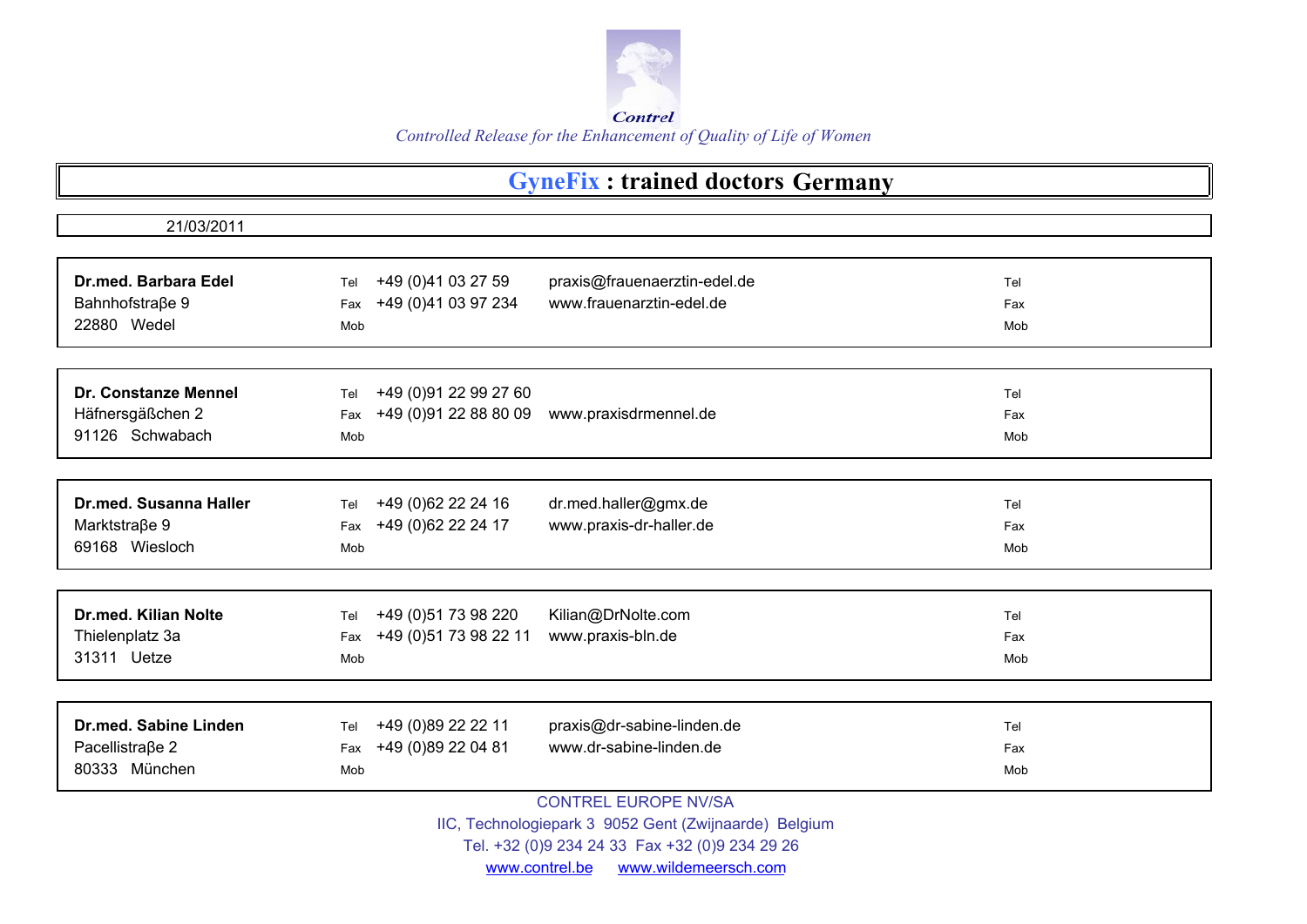

## **GyneFix : trained doctors Germany**

| 21/03/2011                                                       |                                                                                                     |                   |
|------------------------------------------------------------------|-----------------------------------------------------------------------------------------------------|-------------------|
|                                                                  |                                                                                                     |                   |
| Dr.med. Sebastian Tim Schmid<br>Kirchstraβe 3<br>70839 Gerlingen | +49 (0) 71 56 22 031<br>info@schmid-schmitt-partner.de<br>Tel<br>+49 (0) 71 56 24 717<br>Fax<br>Mob | Tel<br>Fax<br>Mob |
|                                                                  |                                                                                                     |                   |
|                                                                  |                                                                                                     |                   |
| <b>Dr.med. Roland Franzes</b>                                    | +49 (0) 21 51 24 000<br>rolandfranzes@t-online.de<br>Tel                                            | Tel               |
| Ritterstraße 178                                                 | +49 (0) 21 51 22 642<br>www.dr-franzes.de<br>Fax                                                    | Fax               |
| 47805 Krefeld                                                    | Mob                                                                                                 | Mob               |
|                                                                  |                                                                                                     |                   |
|                                                                  |                                                                                                     |                   |
| Dr.med. Raif Khalifa                                             | +49 (0) 51 18 81 422<br>info@praxis-dr-khalifa.de<br>Tel                                            | Tel               |
| Hildesheimer Straße 102 -104                                     | www.praxis-dr-khalifa.de<br>Fax +49 (0)51 19 80 51 35                                               | Fax               |
| 30173 Hannover (Südstadt)                                        | Mob                                                                                                 | Mob               |
|                                                                  |                                                                                                     |                   |
| Dr. Rüdiger Lewin                                                | +49 (0) 211 28 20 05<br>info@frauenarzt-lewin.de<br>Tel                                             | Tel               |
| Kölner Landstraße 86                                             | Fax                                                                                                 | Fax               |
| Düsseldorf<br>40591                                              | Mob                                                                                                 | Mob               |
|                                                                  |                                                                                                     |                   |
|                                                                  |                                                                                                     |                   |
| Dr.med. Rüdiger Pfeiffer                                         | +49 (0) 731 66 060<br>ruediger-r-pfeiffer@t-online.de<br>Tel                                        | Tel               |
| Südlicher Münsterplatz 37                                        | +49 (0)731 66 020<br>www.frauenarzt-ulm.de<br>Fax                                                   | Fax               |
| 89073 Ulm                                                        | Mob                                                                                                 | Mob               |
|                                                                  | <b>CONTREL EUROPE NV/SA</b>                                                                         |                   |
|                                                                  | IIC, Technologiepark 3 9052 Gent (Zwijnaarde) Belgium                                               |                   |

Tel. +32 (0)9 234 24 33 Fax +32 (0)9 234 29 26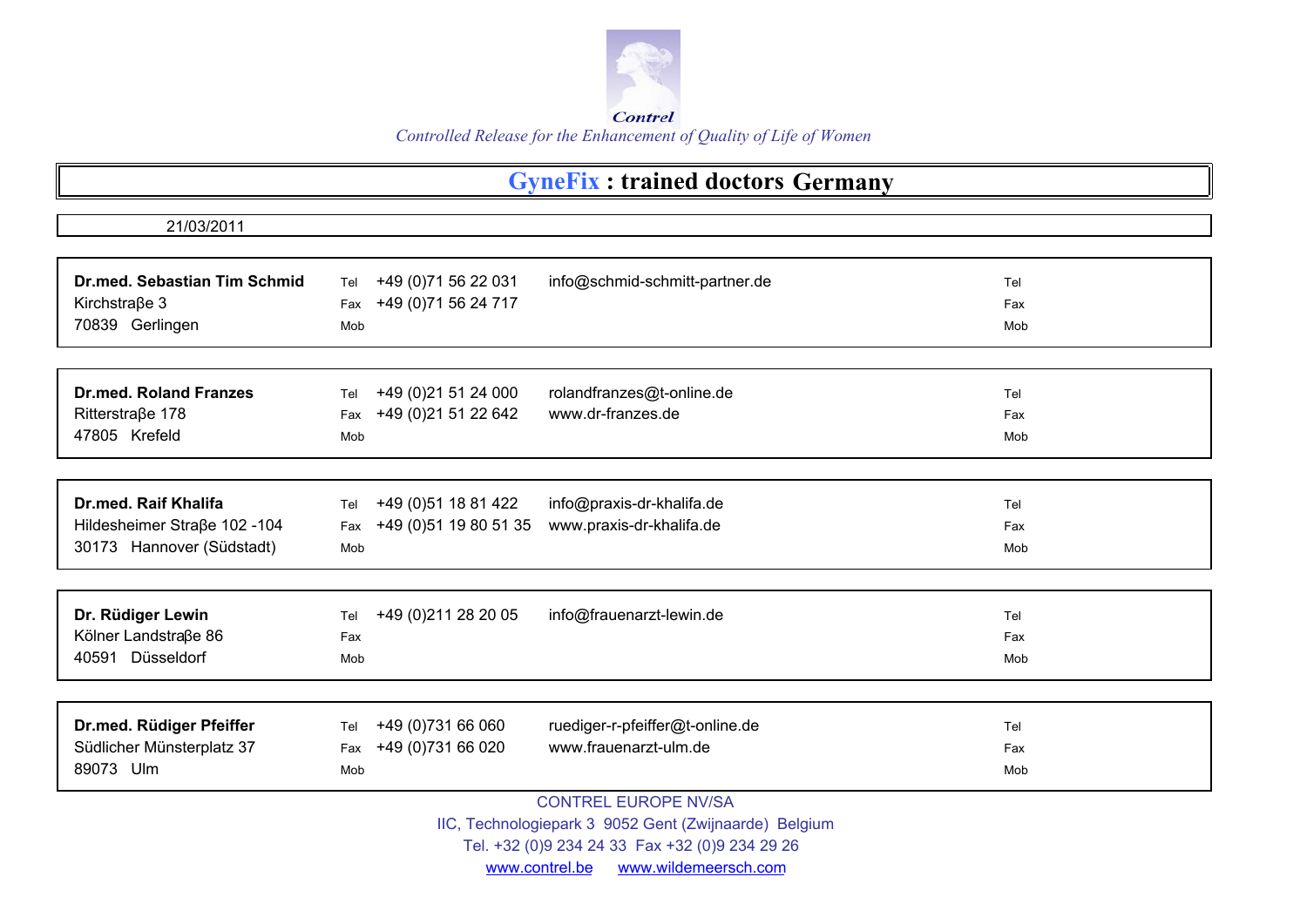

## **GyneFix : trained doctors Germany**

| 21/03/2011                  |                                                        |     |
|-----------------------------|--------------------------------------------------------|-----|
|                             |                                                        |     |
| Dr. Sebastian Ufer          | +49 (0)30 751 40 53<br>0<br>Tel                        | Tel |
| Luise-Henriette-Straße 1-2  | +49 (0)30 75 70 99 13<br>Fax                           | Fax |
| 12103 Berlin-Tempelhof      | Mob                                                    | Mob |
|                             |                                                        |     |
|                             |                                                        |     |
| Dr.med. Hans-Martin Squarr  | +49 (0) 92 81 30 18<br>Tel                             | Tel |
| Bismarckstraße 12           | Fax                                                    | Fax |
| 95028 Hof                   | Mob                                                    | Mob |
|                             |                                                        |     |
|                             |                                                        |     |
| <b>Dr.med. Uwe Nabielek</b> | dr-nabielek@gmx.de<br>+49 (0)24 06 92 92 44<br>Tel     | Tel |
| Rathausplatz 9              | Fax +49 (0) 24 06 92 92 45<br>www.dr-nabielek.de       | Fax |
| 52134 Herzogenrath          | Mob                                                    | Mob |
|                             |                                                        |     |
| Dr.med. Angela Schomburg    | +49 (0)23 65 17 125<br>Tel                             | Tel |
| Schillerstraße 10           | +49 (0)23 65 17 058<br>Fax                             | Fax |
| 45768 Marl                  | Mob                                                    | Mob |
|                             |                                                        |     |
|                             |                                                        |     |
| <b>Susanne Meywirth</b>     | +49 (0) 23 65 17 125<br>susanne.meywirth@web.de<br>Tel | Tel |
| Schillerstraße 10           | +49 (0)23 65 17 058<br>Fax                             | Fax |
| 45768 Marl                  | Mob                                                    | Mob |
|                             | <b>CONTREL EUROPE NV/SA</b>                            |     |
|                             | IIC, Technologiepark 3 9052 Gent (Zwijnaarde) Belgium  |     |

Tel. +32 (0)9 234 24 33 Fax +32 (0)9 234 29 26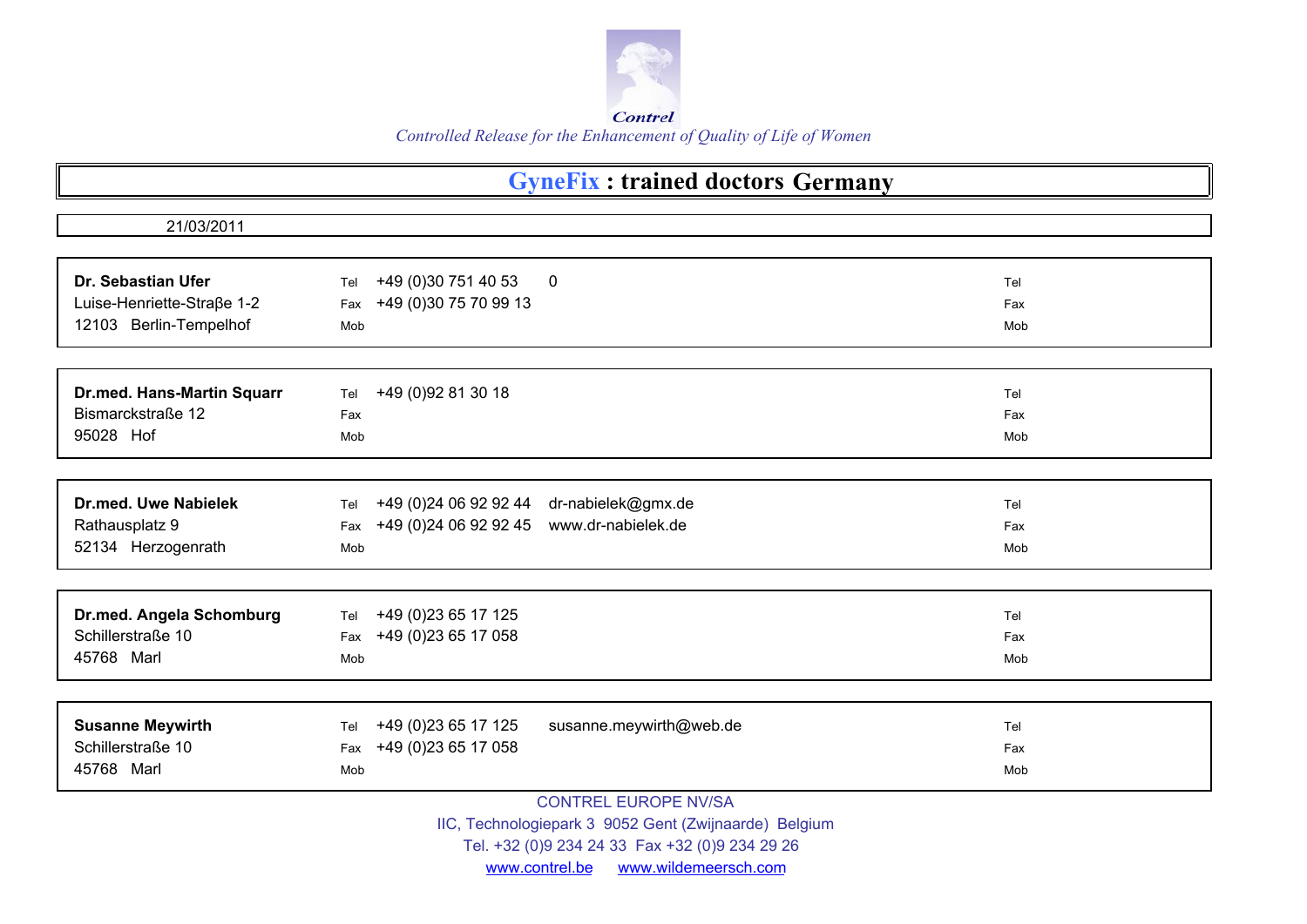

## **GyneFix : trained doctors Germany**

| 21/03/2011                   |                                                            |     |
|------------------------------|------------------------------------------------------------|-----|
|                              |                                                            |     |
| Anja Philipp                 | +49 (0)23 65 17 125<br>Tel                                 | Tel |
| Schillerstraße 10            | +49 (0)23 65 17 058                                        | Fax |
|                              | Fax                                                        |     |
| 45768 Marl                   | Mob                                                        | Mob |
|                              |                                                            |     |
| <b>Christian Fanselau</b>    | +49 (0) 21 31 27 28 98<br>info@gyn-in-neuss.de<br>Tel      | Tel |
| Neumarkt 20                  | Fax +49 (0)21 31 21 338                                    | Fax |
| 41460 Neuss                  | Mob                                                        | Mob |
|                              |                                                            |     |
|                              |                                                            |     |
| Dr. med. Heike Lenhard       | +49 (0) 62 32 65 14 20<br>Tel                              | Tel |
| Landauer Straße 28           | Fax +49 (0)62 32 65 14 21                                  | Fax |
| 67373 Dudenhofen             | Mob                                                        | Mob |
|                              |                                                            |     |
| <b>Praxis Arash Ebrahimi</b> | +49 (0) 51 13 63 894<br>praxis-ebrahimi@t-online.de<br>Tel | Tel |
| Oslerstraße 24               | +49 (0) 51 13 02 38 83<br>www.praxis-ebrahimi.de<br>Fax    | Fax |
| 30159 Hannover               | Mob                                                        | Mob |
|                              |                                                            |     |
| Dr. Thomas Rüth              | +49 (0)44 07 20 533<br>Tel                                 | Tel |
| Oldenburger Straße 229       | Fax                                                        | Fax |
| 26203 Wardenburg             | Mob                                                        | Mob |
|                              | <b>CONTREL EUROPE NV/SA</b>                                |     |
|                              | IIC, Technologiepark 3 9052 Gent (Zwijnaarde) Belgium      |     |
|                              | $T_{1}$ , 00.40)0.004.04.00 $T_{2}$ , 00.40)0.004.00.00    |     |

Tel. +32 (0)9 234 24 33 Fax +32 (0)9 234 29 26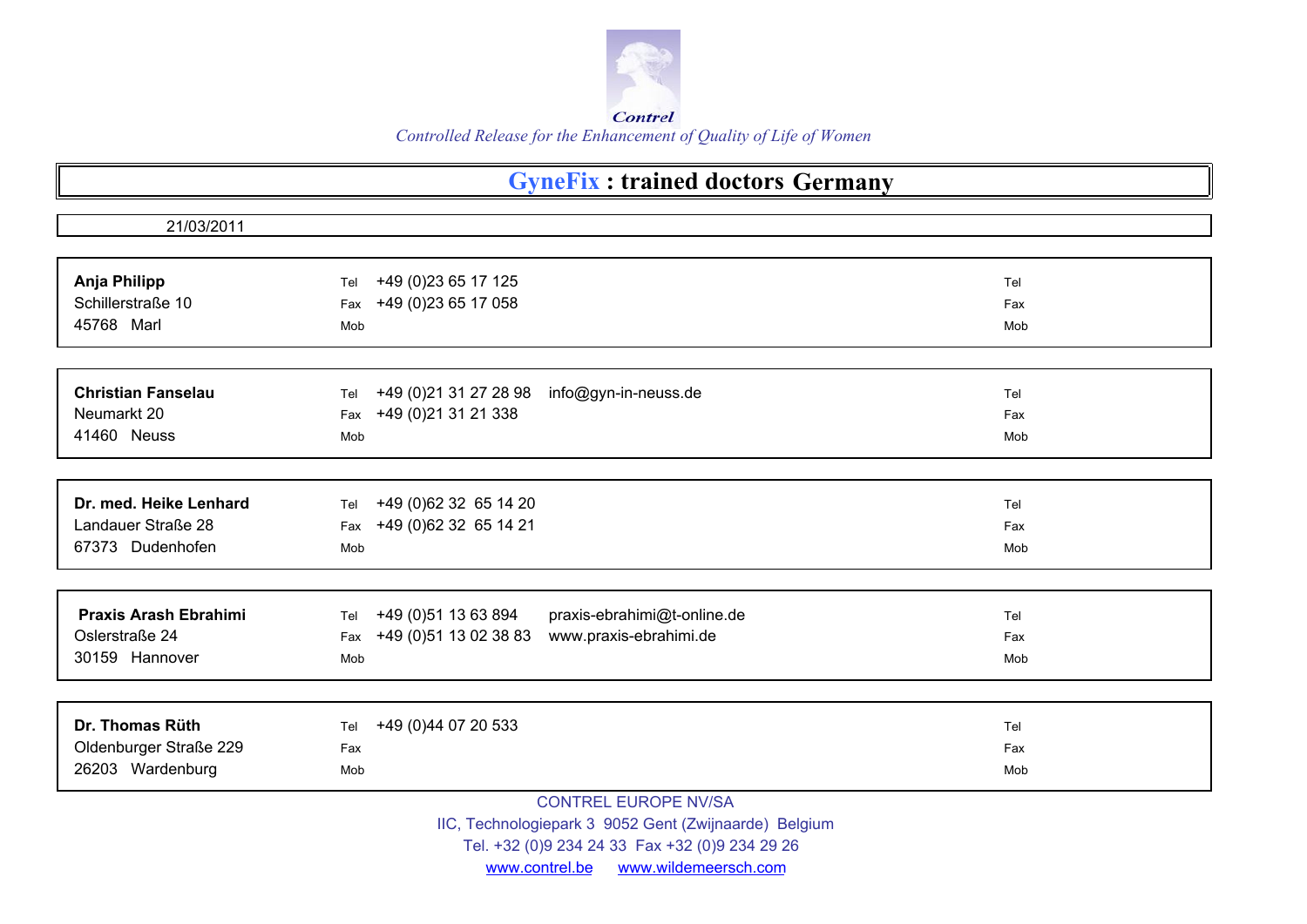

## **GyneFix : trained doctors Germany**

| 21/03/2011                            |                           |                                                       |     |
|---------------------------------------|---------------------------|-------------------------------------------------------|-----|
|                                       |                           |                                                       |     |
| Dr. Karin Burkhardt<br>Tel            | +49 (0) 53 51 41 505      |                                                       | Tel |
| Schöningerstraße 22<br>Fax            | +49 (0) 53 51 41 876      |                                                       | Fax |
| 38350 Helmstedt<br>Mob                |                           |                                                       | Mob |
|                                       |                           |                                                       |     |
|                                       |                           |                                                       |     |
| Dr.med. Stephanie Appelhans<br>Tel    | +49 (0)52 16 14 28        |                                                       | Tel |
| Neustädter Straße 24<br>Fax           |                           |                                                       | Fax |
| 33602 Bielefeld<br>Mob                |                           |                                                       | Mob |
|                                       |                           |                                                       |     |
|                                       |                           |                                                       |     |
| Dr. Anna Holk<br>Tel                  | +49 (0)43 51 50 81        |                                                       | Tel |
| Bahnhofstraße 11                      | Fax +49 (0)43 51 62 16    |                                                       | Fax |
| 24340 Eckernförde<br>Mob              |                           |                                                       | Mob |
|                                       |                           |                                                       |     |
|                                       |                           |                                                       |     |
| <b>Dr.med Sybille Weiß</b><br>Tel     | +49 (0) 26 11 24 48       | sybille-weiss@gmx.de                                  | Tel |
| Casinostraße 39                       | Fax +49 (0) 26 13 39 25   |                                                       | Fax |
| 56068 Koblenz<br>Mob                  |                           |                                                       | Mob |
|                                       |                           |                                                       |     |
|                                       |                           |                                                       |     |
| Dr.med Christine Rollwagen-Michal Tel | +49 (0) 26 13 88 88       | info@rollwagen-michalski.de                           | Tel |
| Schloßstraße 6                        | Fax +49 (0)26 11 00 53 33 | www.rollwagen-michalski.de                            | Fax |
| 56068 Koblenz<br>Mob                  |                           |                                                       | Mob |
| <b>CONTREL EUROPE NV/SA</b>           |                           |                                                       |     |
|                                       |                           | IIC, Technologiepark 3 9052 Gent (Zwijnaarde) Belgium |     |

Tel. +32 (0)9 234 24 33 Fax +32 (0)9 234 29 26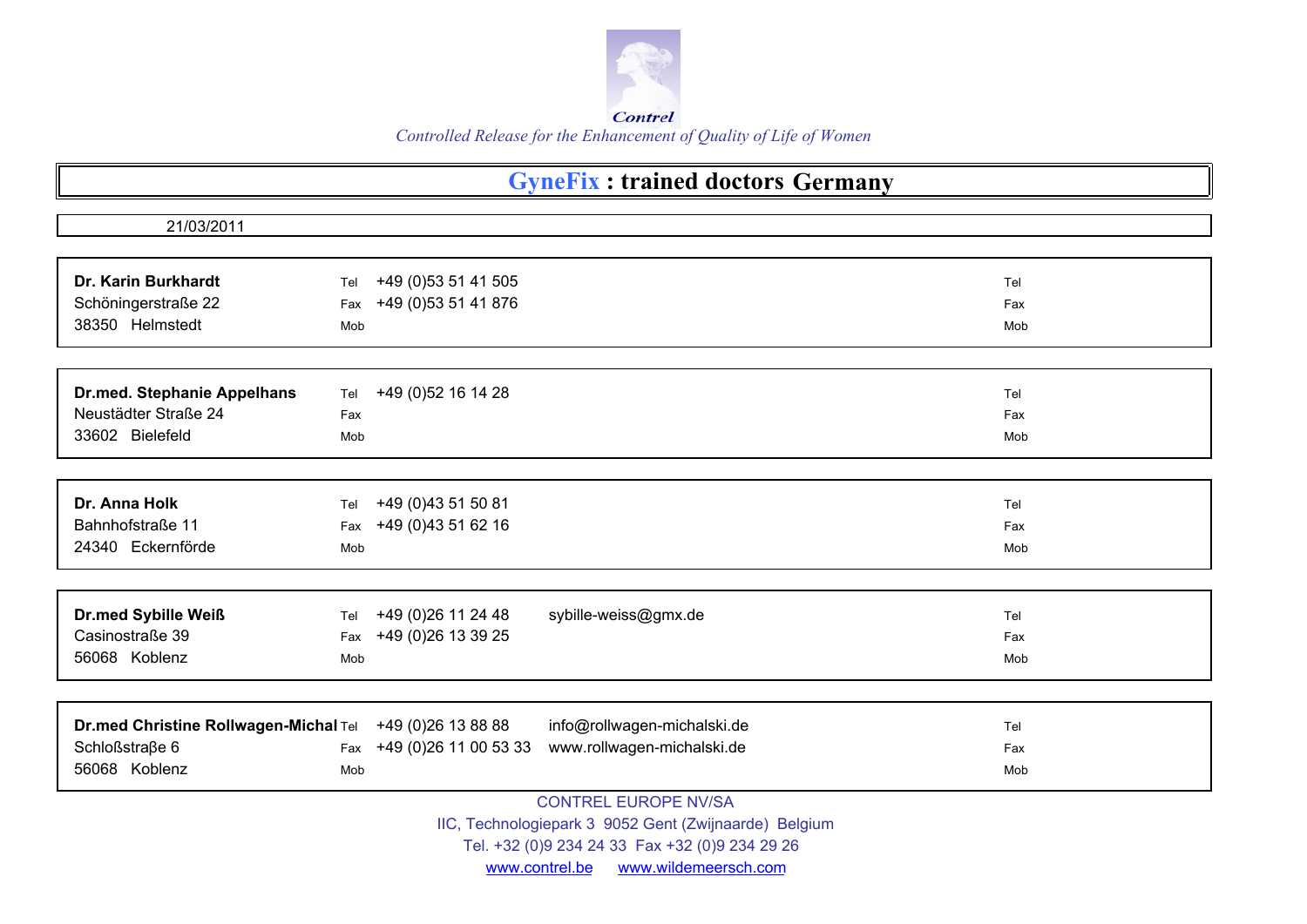

### **GyneFix : trained doctors Germany**

| 21/03/2011                  |                                                              |     |
|-----------------------------|--------------------------------------------------------------|-----|
|                             |                                                              |     |
|                             | info@frauenaerztin-hollinger.de                              |     |
| Dr. Rita Hollinger          | +49 (0) 68 42 38 44<br>Tel                                   | Tel |
| Bliesgaustraße 15           | +49 (0) 68 42 53 65 52<br>Fax                                | Fax |
| 66440 Blieskastel           | Mob                                                          | Mob |
|                             |                                                              |     |
| Dr. Barbara Ewering         | info@frauenaerztin-ewering.de<br>+49 (0) 68 42 38 44<br>Tel  | Tel |
| Bliesgaustraße 15           | Fax +49 (0)68 42 53 65 52                                    | Fax |
| 66440 Blieskastel           | Mob                                                          | Mob |
|                             |                                                              |     |
|                             |                                                              |     |
| Dr. Carmen Reque            | +49 (0) 24 13 60 86<br>Tel                                   | Tel |
| Theaterplatz 9              | Fax                                                          | Fax |
| 52062 Aachen                | Mob                                                          | Mob |
|                             |                                                              |     |
|                             |                                                              |     |
| Dr. Hildegard Langanke      | +49 (0) 24 13 35 75<br>hi.la@t-online.de<br>Tel              | Tel |
| Kockerellstraße 13          | Fax                                                          | Fax |
| 52062 Aachen                | Mob                                                          | Mob |
|                             |                                                              |     |
| <b>Dr.med. Anne Niehues</b> | +49 (0)21 31 27 51 32 / Praxis: +49 (0)21 31 27 51 33<br>Tel | Tel |
| Pliniusweg 16               | Fax +49 (0)21 31 27 51 33                                    | Fax |
| 41464 Neuss                 | Mob                                                          | Mob |
|                             |                                                              |     |
|                             | <b>CONTREL EUROPE NV/SA</b>                                  |     |
|                             | IIC, Technologiepark 3 9052 Gent (Zwijnaarde) Belgium        |     |
|                             | Tel. +32 (0)9 234 24 33 Fax +32 (0)9 234 29 26               |     |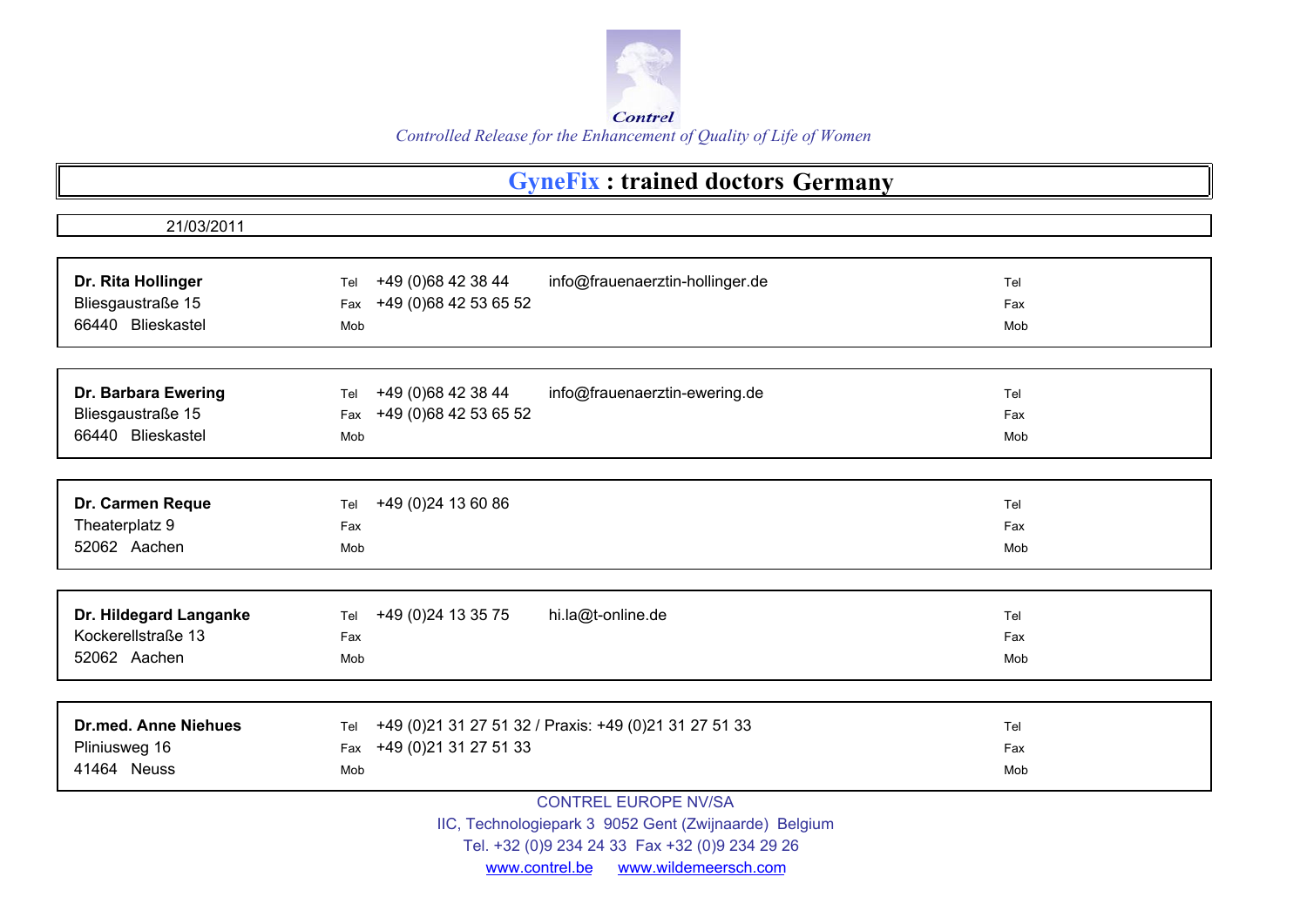

## **GyneFix : trained doctors Germany**

| 21/03/2011                         |                               |                             |     |
|------------------------------------|-------------------------------|-----------------------------|-----|
|                                    |                               |                             |     |
| Dr.med. Antonia Kersting-Reischies | +49 (0)30 79 29 02 9<br>Tel   | antoniakersting@gmx.de      | Tel |
| Markelstraße 2                     | Fax                           |                             | Fax |
| 12163 Berlin                       | Mob                           |                             | Mob |
|                                    |                               |                             |     |
|                                    |                               |                             |     |
| Dr.med. Barbara Angela M. Falley   | +49 (0)30 82 15 05 5<br>Tel   | praxis@falley-jacob.de      | Tel |
| Rüdesheimerstraße 43               | Fax +49 (0)82 70 77 15        |                             | Fax |
| 14197 Berlin                       | Mob                           |                             | Mob |
|                                    |                               |                             |     |
|                                    |                               |                             |     |
| Houaida Taraji                     | +49 (0) 21 31 60 28 88<br>Tel | h.taraji@gmx.de             | Tel |
| Lindenplatz 4                      | +49 (0) 21 31 60 28 89<br>Fax | www.frauenaerztin-kaarst.de | Fax |
| 41564 Kaarst                       | Mob                           |                             | Mob |
|                                    |                               |                             |     |
|                                    |                               |                             |     |
| <b>Dr.med. Beate Tinz</b>          | Tel                           | beate@tinz-bonn.de          | Tel |
| Schwertberger Straße17             | Fax                           |                             | Fax |
| 53177 Bonn                         | Mob                           |                             | Mob |
|                                    |                               |                             |     |
|                                    |                               |                             |     |
| Dr.med. Ute Umbach                 | Tel                           |                             | Tel |
| Röntgenstraße 6                    | Fax                           |                             | Fax |
| 53177 Bonn                         | Mob                           |                             | Mob |
|                                    |                               | CONTREL FUROPE NV/SA        |     |

V/SA

IIC, Technologiepark 3 9052 Gent (Zwijnaarde) Belgium

Tel. +32 (0)9 234 24 33 Fax +32 (0)9 234 29 26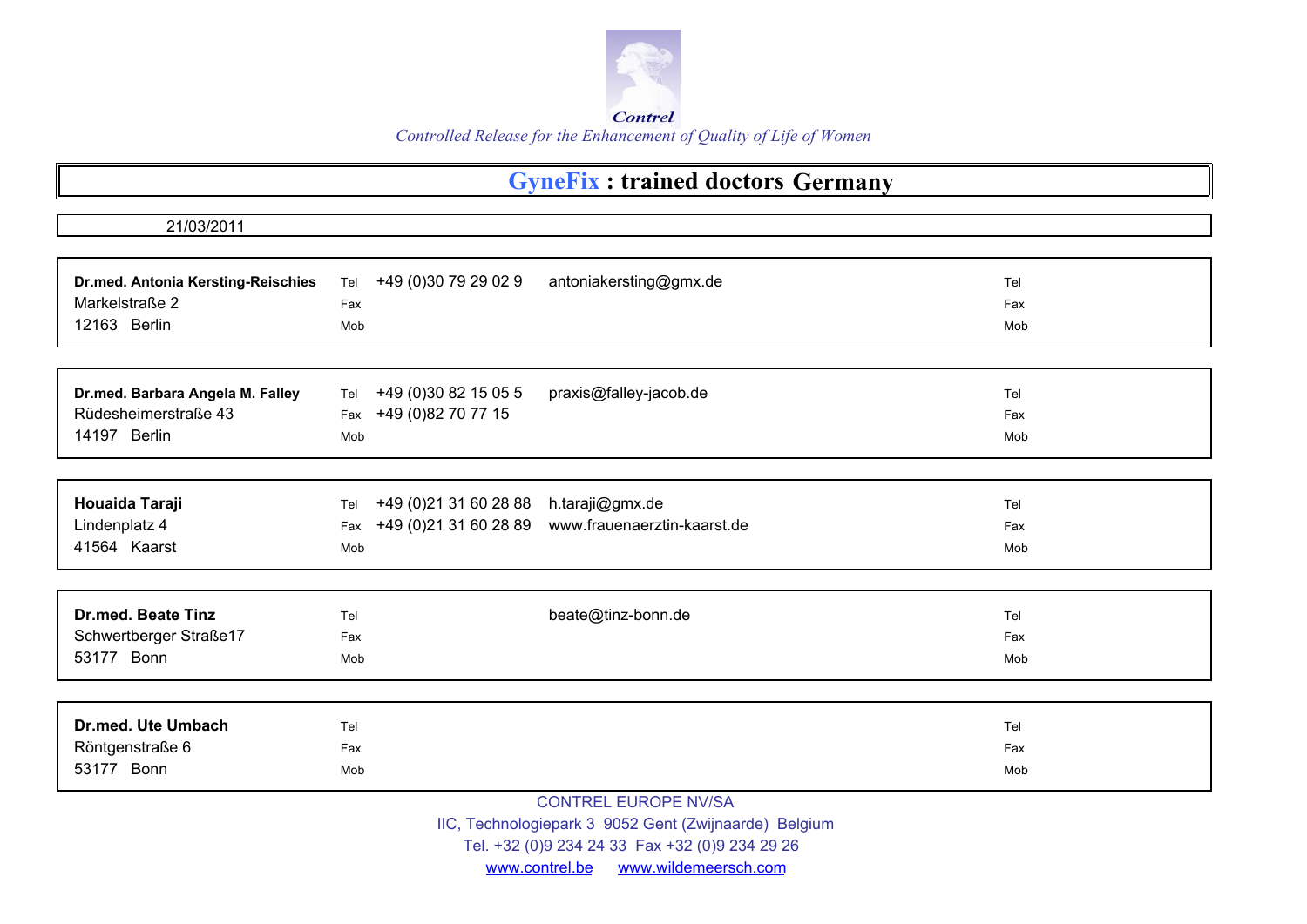

# **GyneFix : trained doctors Germany**

| 21/03/2011                 |     |                             |     |
|----------------------------|-----|-----------------------------|-----|
|                            |     |                             |     |
| Dr.med. Stefan Janke       | Tel | mail@drjanke.de             | Tel |
| Bonner Straße 108          | Fax |                             | Fax |
| 53757 Sankt Augustin       | Mob |                             | Mob |
|                            |     |                             |     |
| Dr.med. Gudela Korte       | Tel | mail@drjanke.de             | Tel |
| Bonner Straße 108          | Fax |                             | Fax |
| 53757 Sankt Augustin       | Mob |                             | Mob |
|                            |     |                             |     |
| Dr.med. Agnès Leroy        | Tel |                             | Tel |
| Burgstraße 6               | Fax |                             | Fax |
| 53757 Sankt Augustin       | Mob |                             | Mob |
|                            |     |                             |     |
| Dr.med. Kirsten Khan       | Tel | famkhan@aol.com             | Tel |
| Markt 71                   | Fax |                             | Fax |
| 53757 Sankt Augustin       | Mob |                             | Mob |
|                            |     |                             |     |
| <b>Dr.med. Beate Brand</b> | Tel | mail@beate-brand.de         | Tel |
| Am Bungert 2A              | Fax |                             | Fax |
| 53787 Lohmar               | Mob |                             | Mob |
|                            |     | <b>CONTREL EUROPE NV/SA</b> |     |

IIC, Technologiepark 3 9052 Gent (Zwijnaarde) Belgium

Tel. +32 (0)9 234 24 33 Fax +32 (0)9 234 29 26